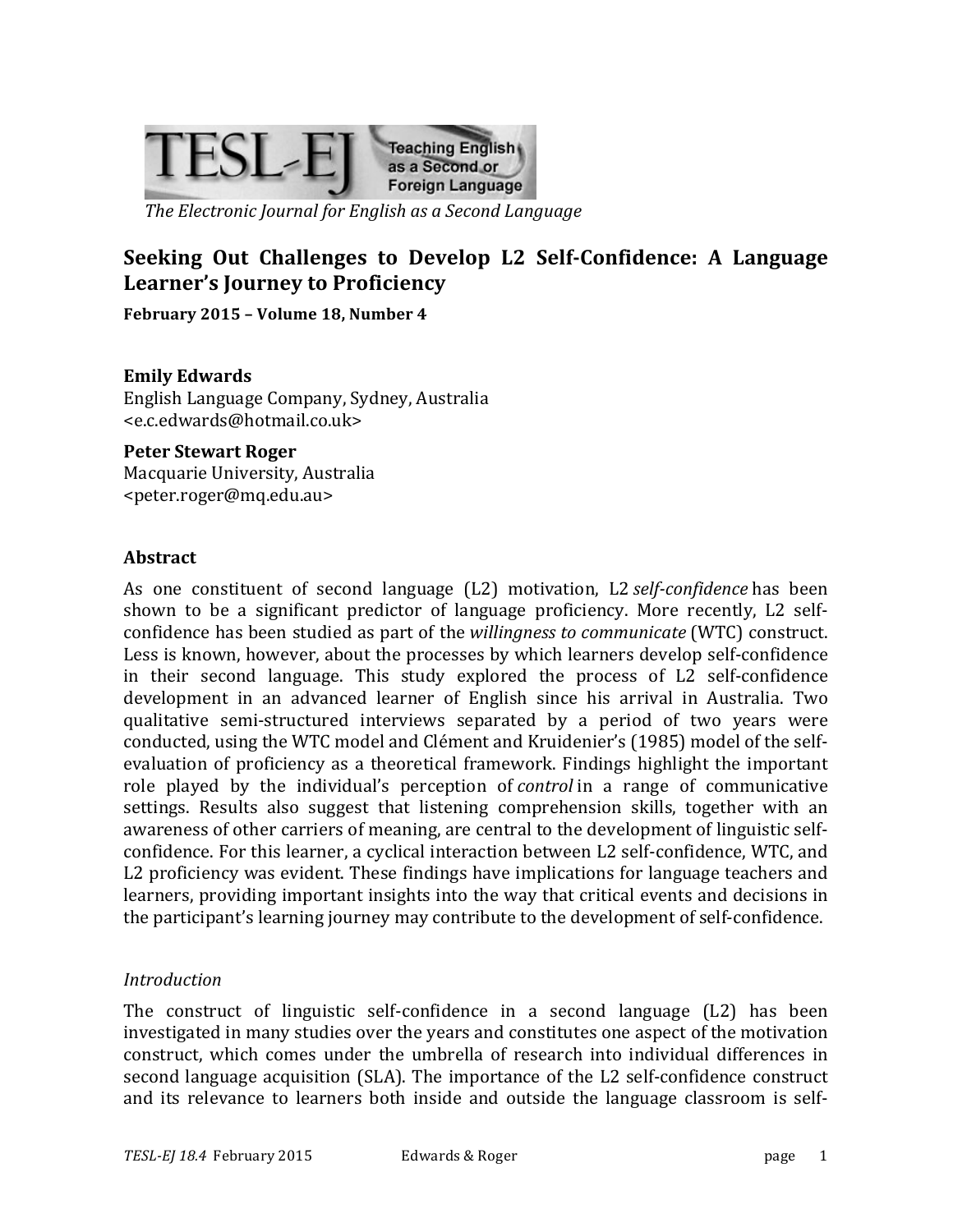evident. Confident learners are more likely to participate meaningfully in class activities (Cao, 2011) and seek opportunities to communicate in their L2 outside the classroom  $(Xu, 2011; 2012)$ . Their exposure to input and interaction, which are important factors in achieving proficiency gains, is thus greatly enhanced. Although L2 self-confidence has been shown to be important, little is known about how learners actually acquire this confidence. Therefore, the purpose of our study was to understand how the relationships between emerging L2 self-confidence and proficiency can operate at the level of the individual. We examined these constructs through the journey of a highly successful non-native English speaker who was living and working in Sydney, Australia. Our intention was to focus on a single learner's journey and the opportunities, obstacles, events, and decisions that the learner identified as salient from the perspective of his emerging L2 self-confidence. To achieve this aim, we conducted two in-depth semistructured interviews, separated by a period of two years, focusing on the period since the learner's arrival in Australia.

## *Literature Review*

L2 self-confidence "corresponds to the overall belief in being able to communicate in the L2 in an adaptive and efficient manner" (MacIntyre, Clément, Dörnyei, & Noels, 1998, p. 551). In the 1980s, Clément and Kruidenier used linguistic self-confidence as a key element of their model setting out the socio-motivational factors that determine communicative competence (Clément, 1980; Clément & Kruidenier, 1983, 1985; Clément, 1986). It has been proposed (e.g., Clément, 1980; MacIntyre et al., 1998) that self-confidence includes two key components: *acognitive* component (i.e., self-evaluation of L2 skills) and an *affective* component (i.e., anxiety or discomfort associated with the use of the L2), as shown in Figure 1. This conceptualisation defines self-confidence as "self-perceptions of communicative competence and concomitant low levels of anxiety in using the second language" (Noels, Pon, & Clément, 1996, p. 248).



*Figure* 1. Components of L2 self-confidence (MacIntyre et al., 1998, p. 551)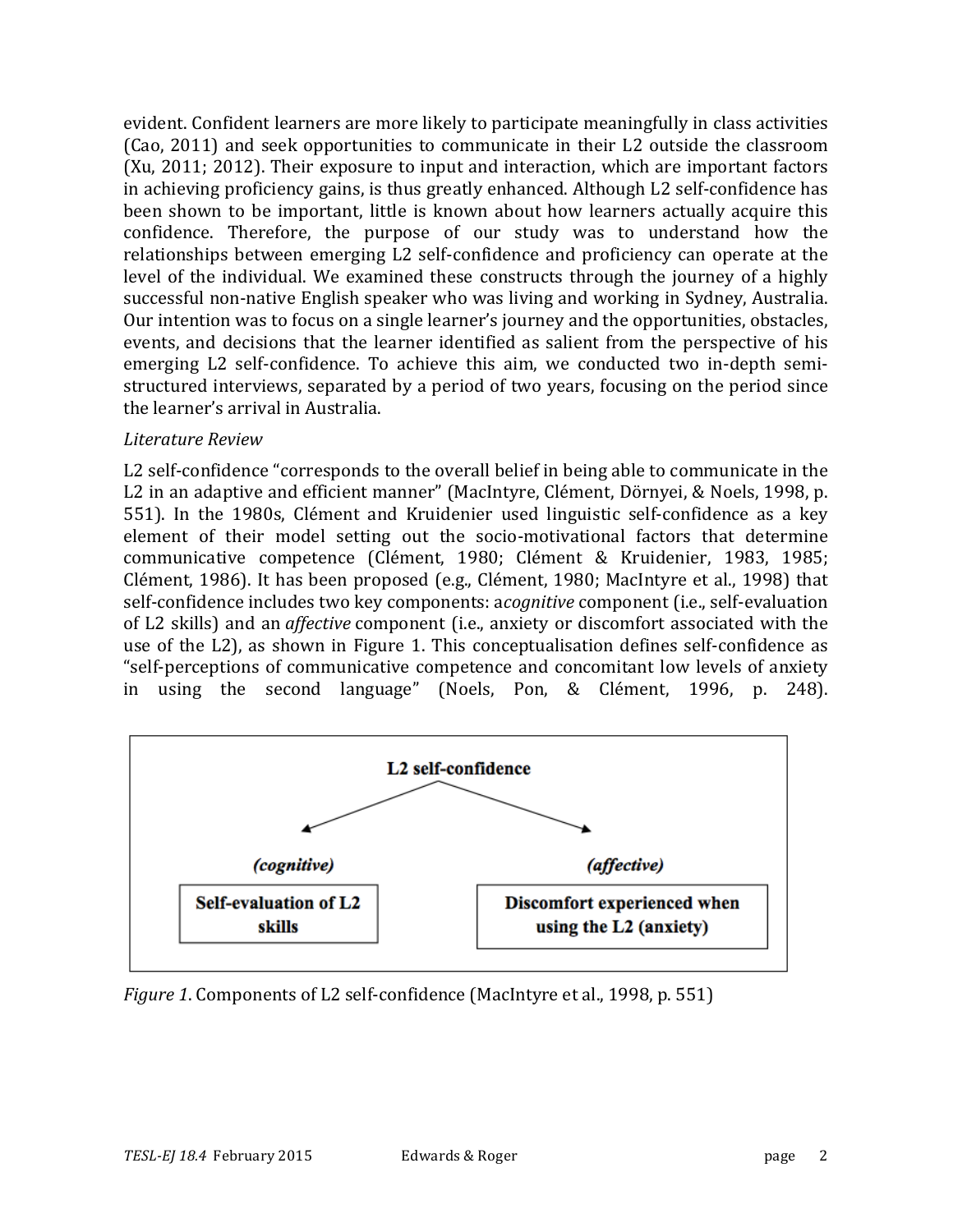Clément concludes that self-confidence is in fact "the best predictor" of language proficiency (Clément, 1986, p. 286). He suggests that his participants' frequent (daily) contact with English helped to develop their self-confidence, which played a major role in improving their second language proficiency. Dörnyei (2005) points out that this view of linguistic self-confidence is primarily a socially defined construct – albeit with a cognitive component (perceived L2 proficiency) as noted above  $-$  as it is derived from the quality and quantity of contact with the target language community and influences learner motivation.

The relationship between the two constituent elements of L2 self-confidence – anxiety and self- evaluation of L2 skills – has also been of interest to researchers. A negative correlation between language anxiety and both actual and perceived L2 proficiency has been observed (Clément, Gardner & Smythe, 1980; Clément & Kruidenier, 1985; MacIntyre, Noels & Clément, 1997), and anxiety tends to decline as speakers gain experience and proficiency (Gardner, Moorcroft & Metford, 1989) although individuals vary greatly in this respect. MacIntyre et al. (1997) describe a "vicious cycle" whereby the presence of anxiety makes learners reluctant to speak, meaning that they lose opportunities to reassess their competence and miss opportunities to practice that would eventually lead to gains in their actual competence.

More recently, linguistic self-confidence has been researched as part of the willingness to communicate (WTC) construct. Originally developed as a first language  $(L1)$  construct by McCroskey and Baer (1985), it was adapted and applied to L2 communication by McIntyre and colleagues in the mid-1990s. In its L2 iteration, WTC can be defined as the "readiness to enter into discourse at a particular time with a specific person or persons, using a L2" (MacIntyre et al., 1998, p. 547). As part of the overarching WTC construct, MacIntyre et al. propose that there exist two aspects of self-confidence. One aspect is transient and momentary, and is known as *state communicative self-confidence*, while the other more 'enduring' form is *L2 self-confidence*. Figure 2 shows how these elements fit into MacIntyre et al.'s model of the variety of possible factors which may affect WTC in the L2. This pyramid shows that several elements may interact to determine L2 selfconfidence (Layers V and VI), and in turn L2 self-confidence may combine with the other factors specified in Layer IV to influence state self-confidence, which in turn can govern the extent to which a learner is willing to communicate (Layer II).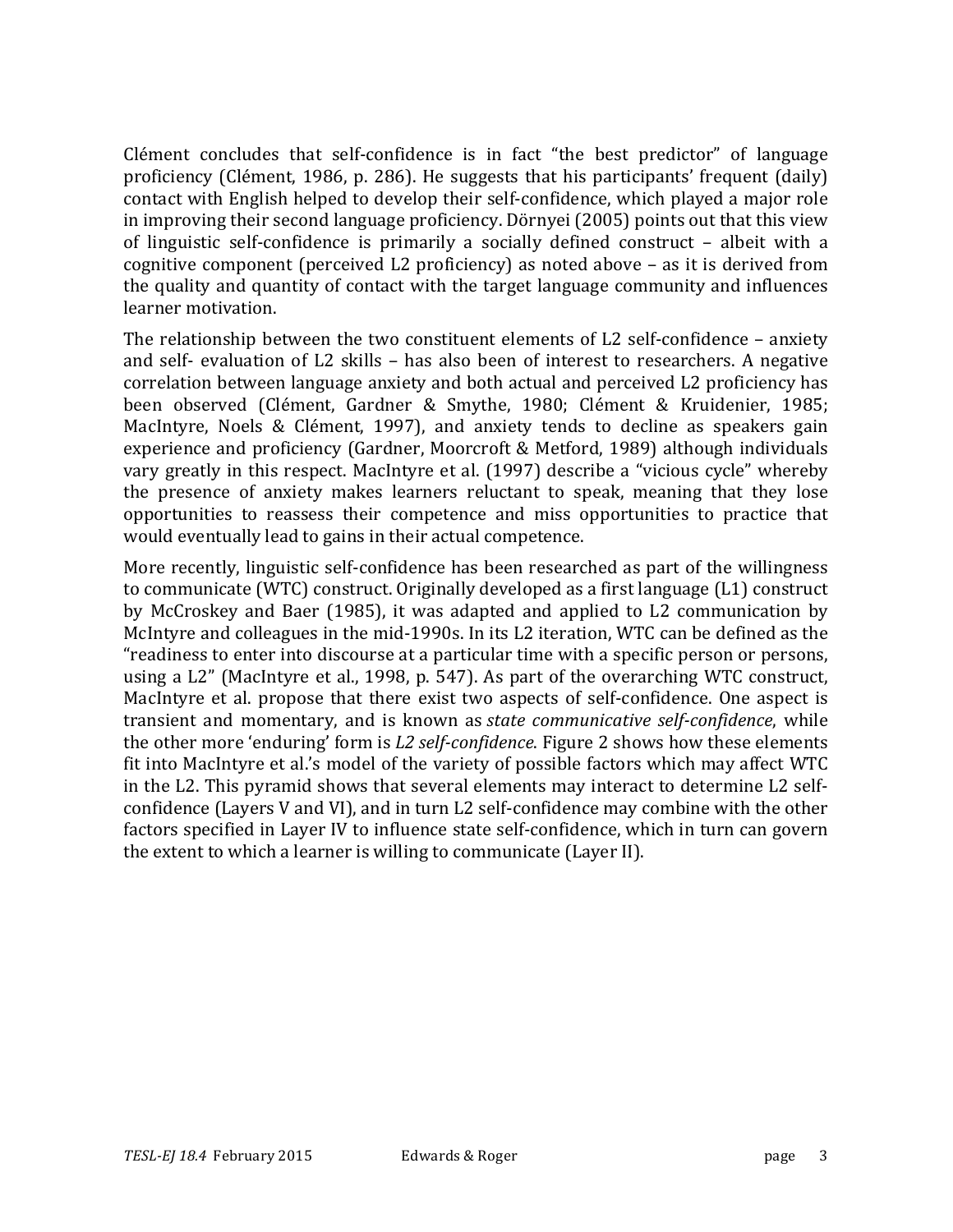

*Figure* 2. Model of variables influencing WTC (MacIntyre et al., 1998, p. 547)

Much of the L2 WTC research to date has been conducted in second language settings, where a community of target language speakers is present and opportunities for direct interaction exist. Other studies have examined international students from countries such as Korea, Japan and China studying English in a country where English is widely spoken (e.g., Cao, 2011; Kang, 2005; Yashima, Zenuk-Nishide, & Shimizu, 2004). A few studies have been conducted in foreign language settings, such as Yashima (2002), which examined English language learners in the Japanese EFL context, and Peng (2007), which focused on students in an intensive English program in China.

In more recent research, MacIntyre (2007) used the WTC model to call attention to the micro-level processes that can influence an individual's decision to communicate or not communicate in a particular situation at a particular moment in time. While Layers IV, V and VI represent the more stable and enduring factors that govern a willingness to communicate, Layer III makes a transition to situational influences such that "the sense of time is coming to focus on the here and now" (MacIntyre, 2007, p. 568). It is notable that the state of self-confidence at the moment in question is (together with the desire to communicate with the specific person) the crucial factor that determines whether the L2 user is willing to initiate communication. Following Dörnyei and Ottó (1998), MacIntyre (2007) invoked the metaphor of "crossing the Rubicon" to represent the point of no return, or the moment at which an individual commits to initiating communication. Dörnyei and Ottó (1998) use this metaphor to describe the threshold between the 'pre-actional' and 'actional' phases of their Process Model of Motivation, the point at which an individual commits to taking action directed at advancing their language learning. Macintyre's (2007) use of the term refers to an analogous activity but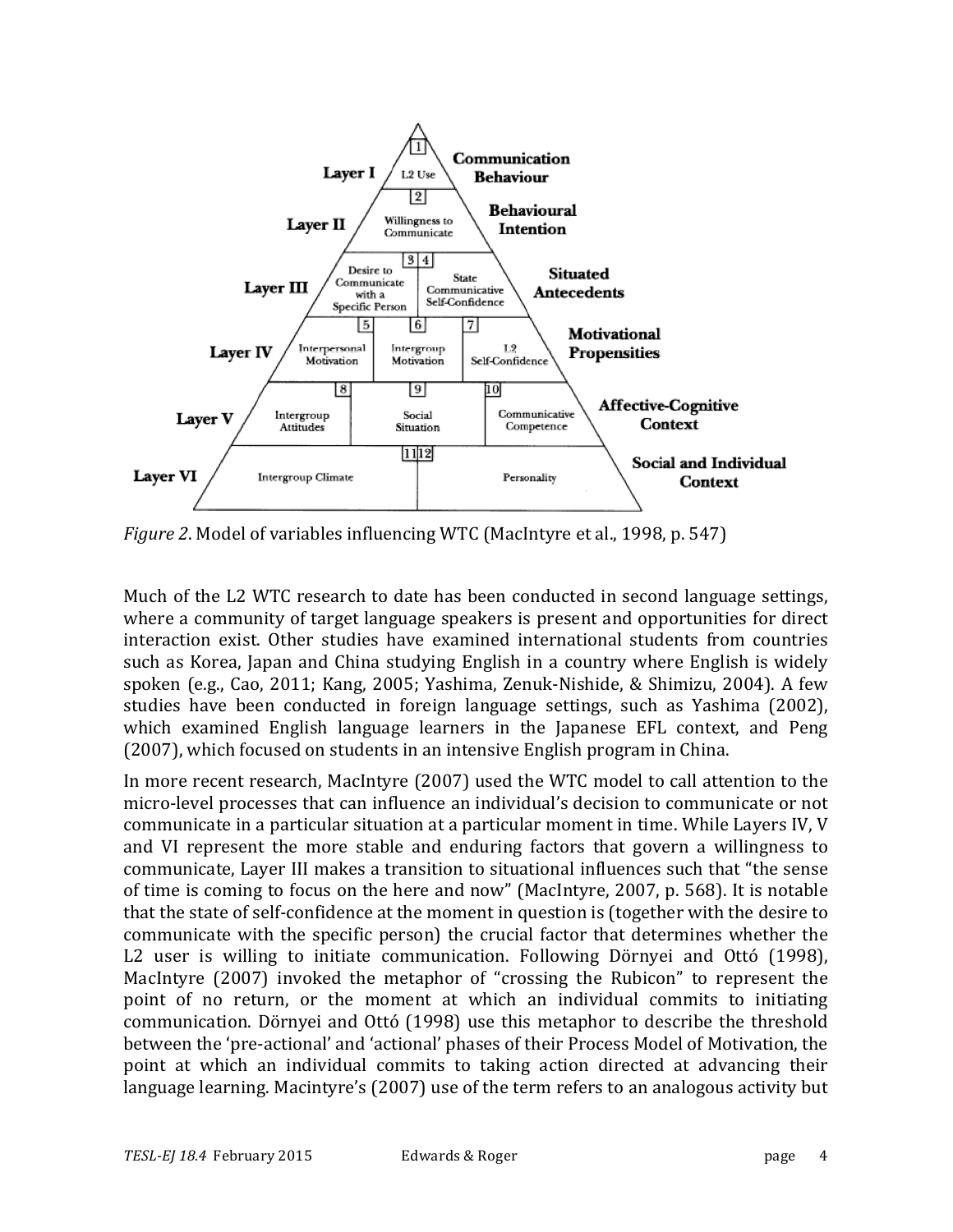on a different time-scale: the moment in time where an individual commits to communicative action.

As Dörnyei (2005) notes, much WTC research has been quantitative in nature, such as Yashima  $(2002)$ , Yashima et al.  $(2004)$ , and Peng  $(2007)$ . However, qualitative studies have begun to appear, enabling a focus on "situational WTC" (e.g., Cao, 2011; Kang, 2005; Peng, 2012) that aligns well with MacIntyre's (2007) "micro-level processes" discussed above. In her case study of four Korean students studying English in the United States and participating in a conversation partner program, Kang (2005) found that situational WTC in the L2 emerged from the joint effect of three interacting psychological conditions, which were security, excitement and responsibility. These conditions were co-constructed by situational variables that included topic, interlocutor(s) and conversational context. Of most relevance to the present study is Kang's concept of security, which is comparable to "state self-confidence" because it reflects a lack of anxiety in a communicative situation. However, Kang makes a clear distinction between security and state self-confidence. She suggests that the former is a product of the interacting situational variables in an actual conversation, while state self-confidence (as defined by MacIntyre et al., 1998) is determined in large part by an individual's previous experiences in similar communicative situations, as well as language knowledge and skills.

Both Cao (2011) and Peng (2012) viewed WTC from an ecological perspective, the former investigating the nature of WTC among 18 English for Academic Purposes (EAP) students in New Zealand, and the latter among 4 EFL students in China. In each context, WTC was seen to be construed by the complex interaction of many different factors, both individual (such as personality, emotion, and self-confidence) and sociocultural or environmental  $(e.g., the classroom atmosphere)$ . The current study aims to contribute to the literature by investigating WTC in a more natural communicative setting, rather than in the classroom.

Although it is acknowledged that an individual's experiences are central to building selfconfidence over time in various communication settings, there is little information in the literature on the processes through which self-confidence develops (in a cumulative sense) in second language learners/users. This is the focus of the present research. One recent study that does examine these processes is Xu (2011), which investigated the way in which self-confidence was both socially and discursively constructed in two advanced Chinese users of English living in Australia. Xu considered self-confidence as a socially-constructed concept, drawing on the work of Norton (1997, 2000) and social identity theory, which focuses on the intersections between identity, power, and language use/language learning. The present study sought to complement the initial work that has been done in this area, adding new insights to our understanding of the processes by which linguistic self-confidence develops. Since this paper humanises the constructs of WTC and L2 self-confidence through the description of a single learner's journey, language learners and teachers alike should be able to consider where parallels exist between our participant's experiences and their own, or those of their students.

#### *Method*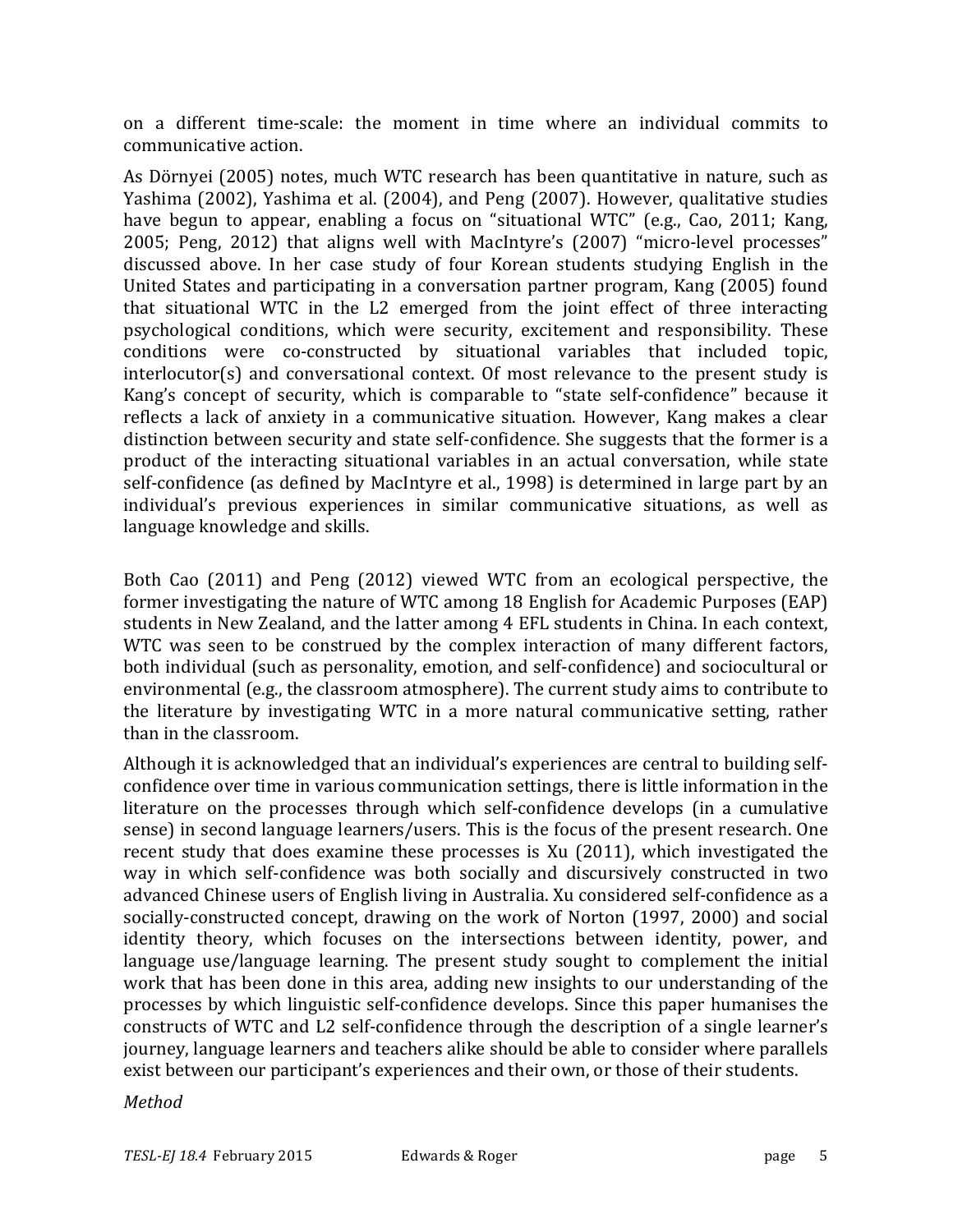## **Participant**

The participant, Vishal (a pseudonym), is a Mauritian male who arrived in Australia in 2003 to study. By the time of this study (2010-2012), he was an Australian citizen and a proficient user of English. Table 1 provides demographic information about the participant.

| Pseudonym                             | Vishal                                                                                                                                                                                                                                                                      |  |
|---------------------------------------|-----------------------------------------------------------------------------------------------------------------------------------------------------------------------------------------------------------------------------------------------------------------------------|--|
| Age                                   | 31                                                                                                                                                                                                                                                                          |  |
| Gender                                | Male                                                                                                                                                                                                                                                                        |  |
| <b>Nationality</b>                    | Australian (recently acquired); Mauritian (nationality of birth)                                                                                                                                                                                                            |  |
| <b>First language</b>                 | Creole (a Mauritian dialect based on French)                                                                                                                                                                                                                                |  |
| <b>Second</b><br>language(s)          | English (receptive and productive), Hindi (receptive use only)                                                                                                                                                                                                              |  |
| English<br>learning<br>background     | He first studied in a formal bilingual setting at school in Mauritius,<br>then studied computer science at an English-medium university (BSc)<br>level) in Singapore. Finally, he completed PhD level work and<br>learned English in work and social settings in Australia. |  |
| <b>Arrived</b> in<br><b>Australia</b> | In 2003, as a PhD student of Computer Science in Sydney                                                                                                                                                                                                                     |  |
| <b>Profession</b>                     | IT Developer                                                                                                                                                                                                                                                                |  |

**Table 1. Characteristics of the participant**

Vishal was chosen for this study primarily for two unusual reasons listed in his profile: his L2 proficiency level and his self-confidence. First, he achieved an overall International English Language Testing System (IELTS) band score of 9.0. This score represents the maximum possible score on the test and denotes an "expert user" with "fully operational command of the language: appropriate, accurate and fluent with complete understanding" (IELTS, 2011, para. 4). Second, he was known to have challenged himself from a linguistic self-confidence perspective in novel ways, which are discussed later in this paper. For a study that sought to put the relationship between the development of L2 proficiency and the development of L2 self-confidence under the microscope, it seemed that Vishal's experiences could shed light on how these variables interact in language learning. More importantly, we saw the potential to put a 'human face' on models of self-confidence and language proficiency, so that we could see how they played out in the learning journey of one language learner.

The specific research questions that we sought to address were as follows:

1. How do the cognitive and affective components of L2 self-confidence (perceived L2 proficiency and anxiety) interact on a day-to-day basis as the individual engages in communication with others in the target language community?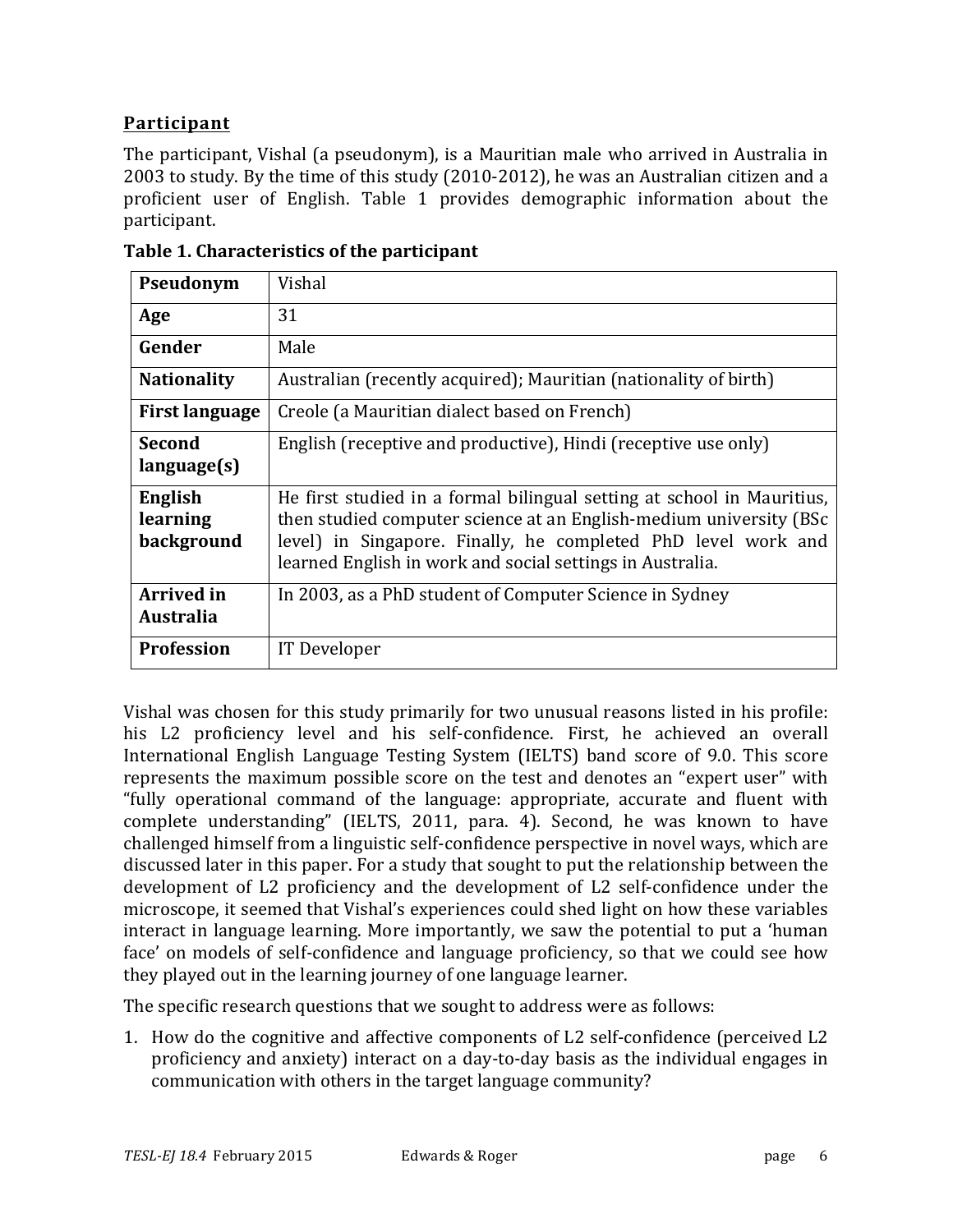2. What social processes underpin the development of L2 self-confidence as the learner's proficiency (objectively assessed) reaches more advanced levels?

## *Study Design*

Prior to the study, institutional ethics clearance was sought and obtained from the relevant university Human Research Ethics Committee. At the time of the initial qualitative semi-structured interview, Vishal had already reached high levels of selfconfidence and language proficiency. This meant that the first interview relied on retrospective accounts from the participant on his learning journey to that point. The questions for the initial interview were designed with reference to MacIntyre et al.'s  $(1998)$  definition of the components of L2 self-confidence, as well as some aspects of their WTC model. We also used some elements of Clément and Kruidenier's (1985) model, which divides self-evaluation of proficiency into self-rating of the four skills (reading, writing, speaking, and understanding). The list of questions used in the interview is provided in the Appendix, and the constructs that each question intended to explore are presented in Table 2.

**Table 2.** *Constructs and corresponding 2010 interview questions (see also Appendix)*

| Construct                  | <b>Question numbers</b> |              |
|----------------------------|-------------------------|--------------|
| L2 confidence:             | in general              | 2, 9, 10     |
|                            | cognitive               | 1,8          |
|                            | affective               | 3, 4, 11, 12 |
| State self-confidence      | 5, 13                   |              |
| Willingness to communicate | 6, 7, 14, 15            |              |

The interview was semi-structured so that elements of the participant's responses could be followed up if relevant as the interview proceeded. The interview was conducted by the first author, digitally recorded, transcribed, and then analysed recursively to identify emerging themes.

After completing the first interview, we were curious as to how such an apparently highly motivated and confident learner would approach his on-going language development. In particular, would what appeared to be 'endpoints' in the areas of proficiency and self-confidence prove to be just that, or would he continue to make gains in L2 proficiency and self-confidence? A second interview was thus conducted two years after the initial interview. In this second session, the themes identified in the first interview were revisited, and Vishal was asked to comment on further developments, goals, and insights since the earlier interview. This follow-up provided a longitudinal dimension to the study.

The aims of this study aligned with several of the criteria that Rubin and Rubin (2005, pp. 47-48) identify in determining the suitability of qualitative interviews as the preferred mode of data gathering. The first of these criteria is a desire to understand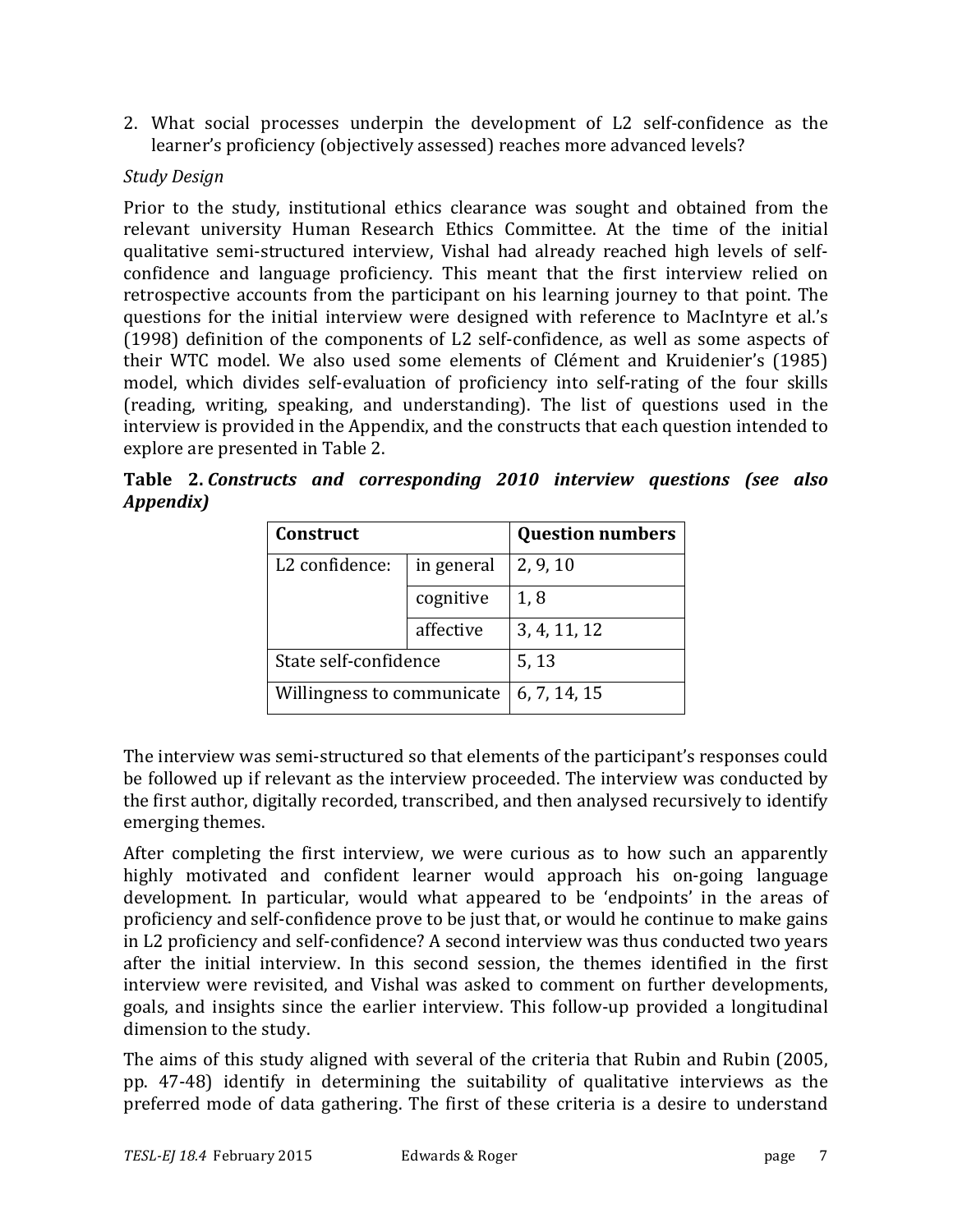how prior events shaped present situations. In this study, we aimed to track the development of Vishal's L2 self-confidence and his language proficiency, and the relationship between the critical moments and events he identified at different points along his journey was thus of central interest. Another feature of qualitative interviewing is a desire to "explain the unexpected" (Rubin & Rubin, 2005, p. 48). Vishal's very high level of L2 proficiency certainly represents an unexpected outcome, which this study aimed to explore. Finally, the concern with "nuance and subtlety" (Rubin & Rubin, 2005, p. 47) to achieve a deeper understanding of the way in which linguistic self-confidence developed in this learner was a research goal that interviews could allow us to realise.

## *Findings*

## **First interview (2010)**

The initial session focused on Vishal's experiences in the seven-year period between his arrival in Australia in 2003 and the time of the interview in 2010.

Interestingly, Vishal attributed much of his low linguistic self-confidence upon arrival in Australia to difficulties in understanding an unfamiliar accent. Although he was born and completed his primary and secondary schooling in Mauritius, he came to Australia from Singapore, where he completed an undergraduate degree. However, as he had many Mauritian friends there, he reported that his use of English for social encounters was limited prior to his arrival in Australia:

*…and the main problem was understanding the accents of, of the Australians, I found it very hard* 

*…Yeah listening was the most difficult. Of course, reading was the same, there was no change.* But listening was a big problem. And even when I was speaking, they didn't understand my accent...and uh then, they didn't understand me, I didn't *understand them, the uh, I wasn't really feeling too confident [sure] in, in communicating in English.* 

When he first arrived in Australia, Vishal shared a house with roommates from a variety of countries. English was the language that they used to communicate, but unlike the university where he needed to speak with others whom he did not know well, Vishal found communication much easier at home:

*…my housemates were all foreigners … but with them it was all right because I could take my time, and if they didn't understand they would ask what did I mean* and if I didn't understand I'd ask them. So it was much less, much more relaxed...

Vishal identified a critical point in the development of his linguistic self-confidence in Australia during the second semester of his PhD studies. As part of his scholarship, he was required to do some teaching related to his subject area. His initial response to this requirement was to avoid the need to front a whole class:

*…I was meant to teach in English, um, to a class, but I tried to take the easy way out*  and I was teaching the deaf-blind student so that I don't have to speak in front of *many people, in front of a class*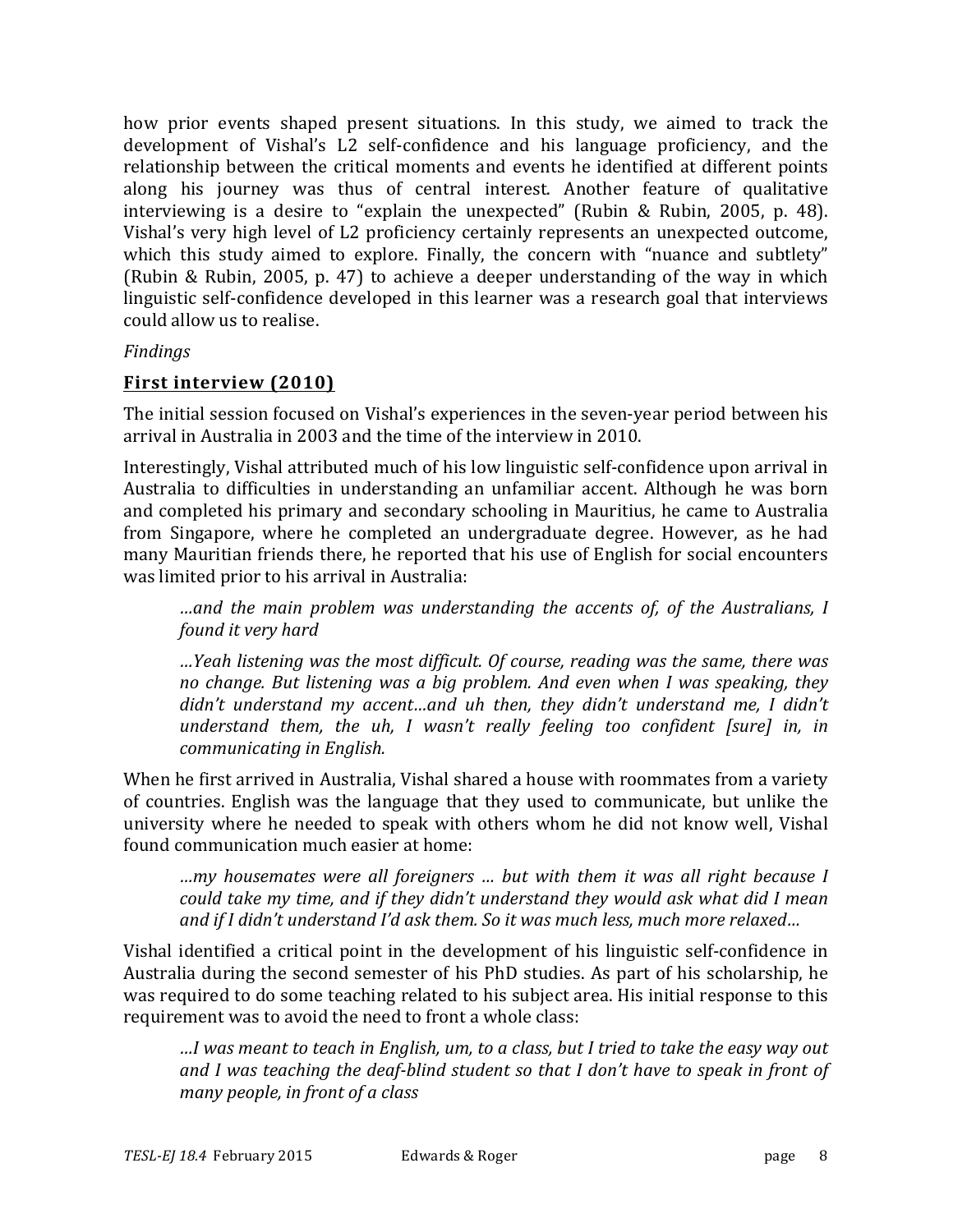*…so that was the time I started to feel more confident about it, because I was his tutor,* so I had to teach him, so that already gave me the power (...) so I was more *like in control* 

Here we see that the opportunity (or more accurately requirement) to teach a subject that was familiar to him allowed Vishal to develop confidence working with this particular student (with the assistance of an interpreter). The familiar subject matter and the individual nature of the tutoring work allowed him to feel "in control" and after a year, he had developed to the degree that he felt ready to take on greater communicative challenges. He reported:

*…and then actually after a year I kind of specifically asked that I want to get a bigger class ...so* that I can develop my public speaking skills... so it was kind of my *initiative, to try to improve* 

This commitment to action (asking to be given a larger class) corresponds to the bridge between the pre-actional and actional stages in the Process Model of Motivation that Dörnyei and Ottó (1998, p. 50) refer to as "crossing a metaphorical 'Rubicon'"– by 'putting his hand up' for a larger class, Vishal in effect signed up for communication that would require him to lead a group that he knew would probably contain Australian English speakers. Notably, he explicitly linked this to a desire to improve.

At the time of the first interview, Vishal was a PhD graduate working in the field of information technology development. At that point, it appeared that he had moved beyond a stage where language itself (i.e., the need to communicate in his second language, English) was associated with a lack of self-confidence. At work, he noted occasional momentary misunderstandings in conversations with colleagues that he attributed to his accent, but claimed that these were always easily clarified. On an IELTS test that he took when applying for Australian residence, he received an overall band score of 9.0, which he takes as confirmation that his English "is pretty much like a native speaker".

Despite these gains in confidence, Vishal did report anxiety associated with speaking in public settings, an experience that is of course not confined to learners or users of a second language. Recognising the value of being able to speak confidently in front of groups of people, Vishal chose an innovative approach to challenge himself and stated:

*…actually I've even done stand-up comedy. So I took a class, and on my graduation night I had to do a talk, a comedy show, for five minutes in front of an audience, a paying audience. And I was very nervous, but I think that was because of public speaking not because of my accent...* 

When asked about his reasons for taking a stand-up comedy class, Vishal linked his decision with future career aspirations:

*…yeah, well, I think it was mainly because I thought it would help me with my career aspirations somehow, if I want to become a team leader or anything like that* (...) the ability so that I can speak in front of so many people would give me a *lot* of confidence, and not only speak in front of them but make them laugh as well...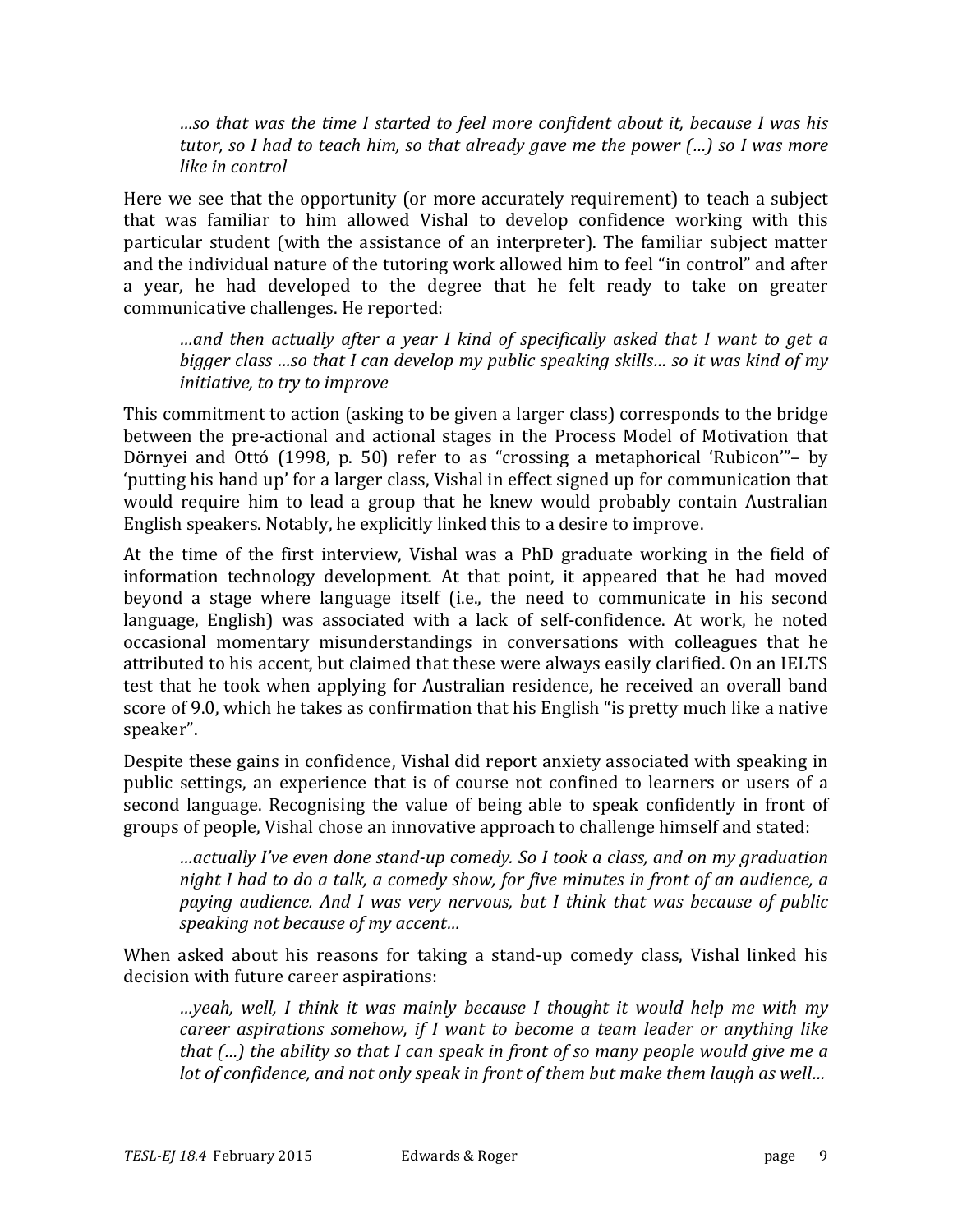## **Second interview (2012)**

The second interview took place in November 2012, exactly two years after the first interview. This follow-up interview consisted of a series of open-ended questions on the themes that had emerged from the first interview:  $(1)$  the role of listening comprehension; (2) seeking out challenges to develop language proficiency and confidence; (3) feelings of 'control' in various communicative situations;  $(4)$ communicative situations associated with anxiety.

Since the previous interview, Vishal reported that his motivation for improving his English language proficiency had become fuelled by his goal to be a leader in the workplace, so his aim was to be able to communicate effectively at a professional level. One element of this was his aim to strengthen his command of the more "technical" aspects of the language, relating to his work as an IT developer:

*I'm trying to improve myself because, uh, my goal is to be a team leader and (.) eventually* a manager or CTO, so in that sense my language has been improving, *mainly when it comes to technical aspects* 

His communicative goals in the workplace domain appeared to go deeper than this, however. He seemed to realise that leadership requires high-level communication skills that attend to the relational goals of communication as much as to the transactional goals that come with technical competence. In particular, he was striving to develop skills in giving advice without sounding condescending, and to motivate others without coming across as "aggressive:"

*'communicating* [.] in a very professional way [.] in a motivating way, that's my *primary goal.'*

In relation to Vishal's perceived second language proficiency, a shift to a focus on career and communication in the workplace was thus evident. When asked about any changes in his linguistic self-confidence over the past two years, Vishal once again focused his answer on the work context, where he claimed that confidence gains had occurred:

*Yeah, my confidence when it comes to English is, like in certain situations, I think, I wouldn't say it has changed a lot [.]* it's more about (.) in work and what I have *been doing, so in that sense it has increased a lot, so before I was just staying away from hot debates, for example, like in work if I heard two guys talking, debating about* which way to approach, to solve a problem, before I had a passive role, and *just be there and not say much, even if I thought of a better way we could solve a problem…*

He went on to talk about the importance of being able to "win people over" when debating a point, as well as some of the "tricks" that people use when they sense that they are losing a debate, or need to defuse a tense situation:

*People use a lot of clever English words [.]. So in a sense, vocabulary [.]* in that *situation is very important and [.] if you're kind of losing a debate, and somehow turn* it around to using humour or whatever, you defuse the situation.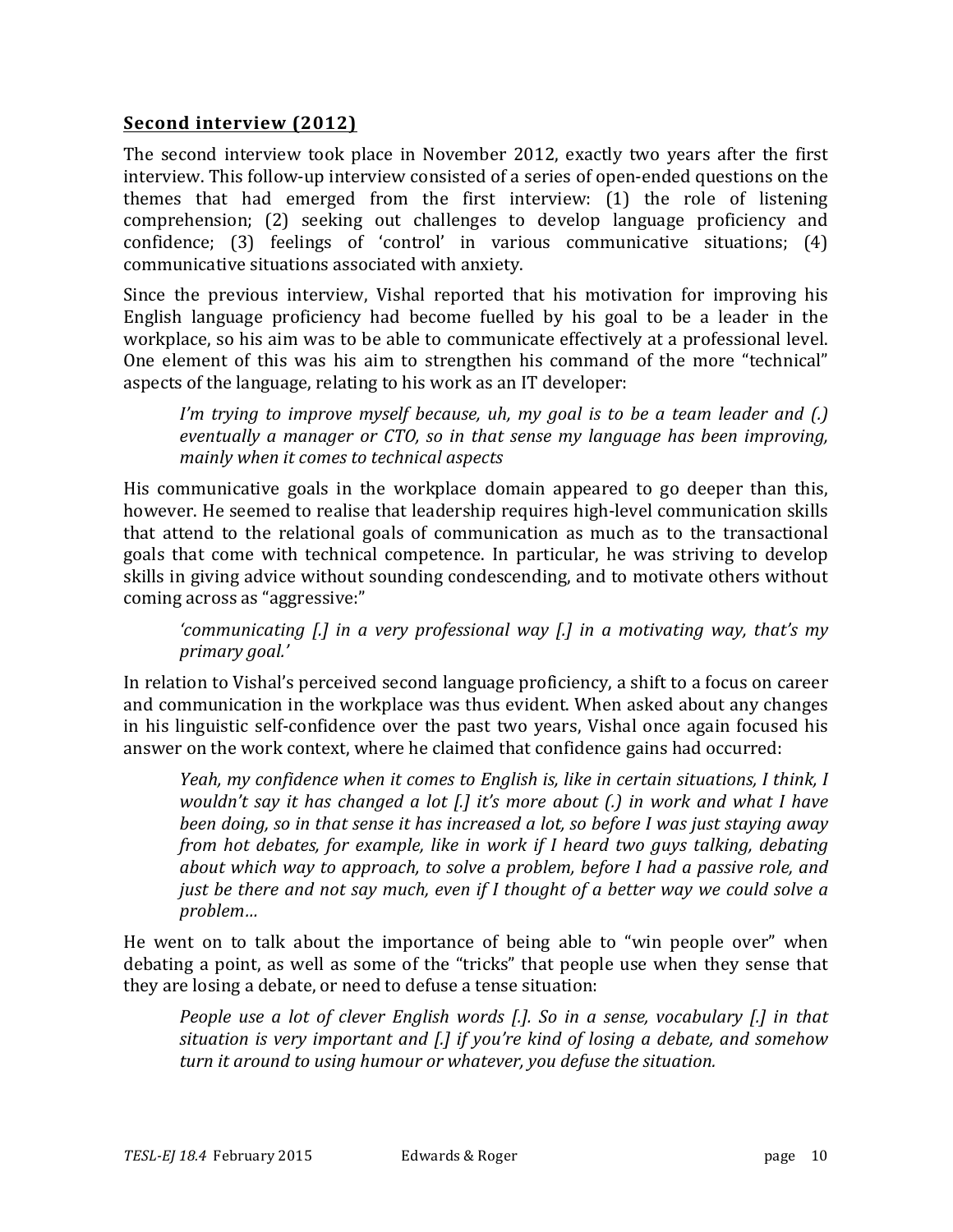Although he reported that his confidence in handling such situations had increased, Vishal admitted that he was "still getting there" in terms of the linguistic resources required.

A major theme that emerged from the first interview was Vishal's perception of listening comprehension as a key element in developing linguistic self-confidence. When asked specifically about gains in listening comprehension over the past two years (since the earlier interview), Vishal was able to articulate specific developments. These developments concerned both his self-reported levels of listening comprehension in English, and also the way he thought about the notion of comprehension:

*I've learnt over the last few years that listening to words is not enough, you obviously have to see the body language as well and also the tone of voice.* 

Compared with his comments two years earlier, it was clear that he saw 'comprehension' in a much more holistic sense. In elaborating on his answer, Vishal once again drew on examples from work-related domains of his life. For instance, he credited his increased awareness of individual differences in prosody and body language to the fact that he works with people from different linguistic and cultural backgrounds. He also cited an example of a job interview that he attended, where the "body language" alone of the interviewer led him to believe that his responses to a particular question were not in line with what the interviewer was expecting:

*So,* then *I, (.) I* thought of a solution [.] and from the, from the body language of the *interviewer I could tell that that was not a good answer.* 

As had been his practice in his first seven years in Australia, in 2012 Vishal continued to seek out opportunities to improve his English proficiency. For example, he had recently volunteered on several occasions to lead informal brown-bag presentations during lunch breaks, which connects back to his motivation to improve himself professionally in English:

*So* in a way, I mean, I don't really have to do this, but in a way for me it's [.] a good *challenge to be able to explain and give other people advice. And also it [.] gives me a* very good image in the company, so that people see me as being knowledgeable *and, uh, an expert in my field.*

Finally, when asked about communicative situations that precipitate anxiety, Vishal identified situations such as job interviews where he did become anxious. This anxiety sometimes seemed to have a negative effect on his confidence levels, which in turn probably impacted upon his language performance:

*…all of a sudden I felt under so much pressure and I couldn't remember anything, and* [.] I started stuttering and I mixed tenses [.] and [made] so-called beginner *mistakes, which I don't normally make, but I think it's all about being relaxed and confident* in a given situation, then all the words flow freely...

He attributed the anxiety that he experienced in job interview situations to the fact that the interviewer was expecting him to communicate in a clear and articulate manner in English, but also (and possibly more importantly) to demonstrate a high level of technical knowledge.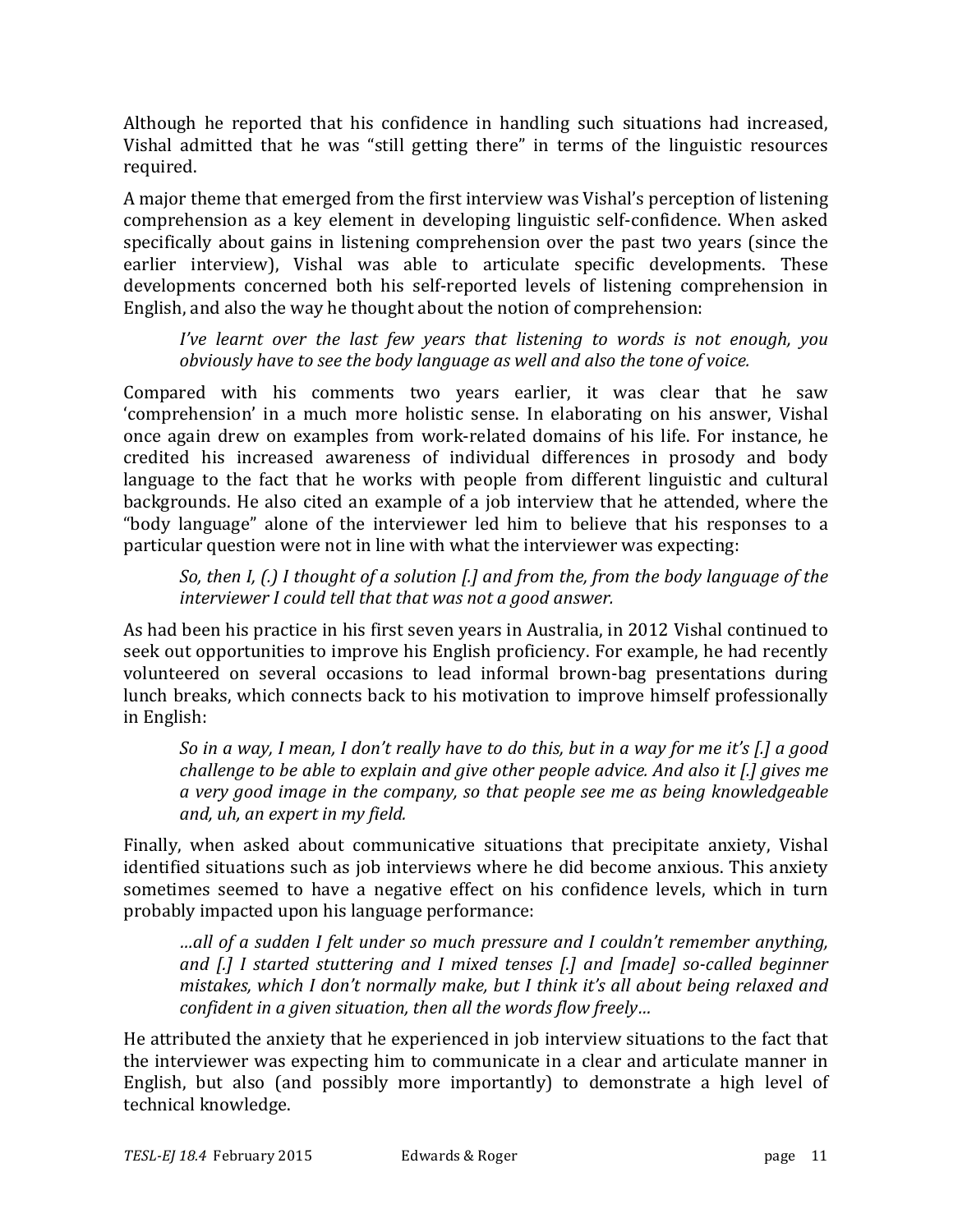*then* if I feel like I'm in control, [.] I don't think I'll, uh, feel anxious. But, uh, let's say *I'm up against somebody who's a native speaker and on top of that he's got more experience than me, then if I don't really know my stuff very well, then it's, yeah, I'm definitely gonna to feel anxious then.*

As was the case in the initial interview, there was once again a clear relationship between the level of control and level of anxiety that Vishal experienced in communicative situations.

#### *Discussion*

Our findings are consistent with definitions of L2 self-confidence (e.g., Clément, 1986; MacIntyre et al., 1998) as a construct composed of a self-evaluation of L2 proficiency component, and an anxiety component. As Vishal's anxiety about using English decreased, and his rating of his own level of proficiency increased (influenced by his ability to communicate with others), it appears that his  $L2$  self-confidence was also boosted. The findings reported here also build on those of recent qualitative WTC studies such as Kang  $(2005)$ , Cao  $(2011)$  and Peng  $(2012)$ , to highlight the complexity and range of the individual and environmental factors that combine to construct a second language user's WTC. Additionally, the findings are consistent with previous studies showing that both language proficiency and self-confidence are likely to improve over time spent in a target-language environment if the individual has regular contact with speakers of that community and is either "forced" or seeks out opportunities to use the language. Indeed, the current study provides new insights into the processes by which such opportunities can (a) deepen a learner's understanding of their own abilities to comprehend communicative situations in a holistic way, and might (b) allow them to develop the capacity to feel "in control" of communicative interactions. They provide a powerful demonstration of the important role that the workplace can have in this regard, particularly if the individual aspires to leadership roles and is aware of the key role that communication plays in successful leadership.

## **Contact with target language speakers**

Clément and Kruidenier (1985) suggest that the self-confidence construct *only* operates in contexts where contact with members of the second language group is recurrent, and claimed that in such settings self-confidence is "the most important determinant of motivation to learn and use the second language" (p. 24). In a later study, however, Clément, Dörnyei and Noels (1994) demonstrate that L2 self-confidence can sometimes be an important factor even in contexts where there is little contact with the L2 community. The findings of the current study suggest that ever-increasing (positive) contact in a variety of settings with members of the Australian community (both native *and* non-native English speakers) certainly helped Vishal to develop his L2 selfconfidence. In the first interview, Vishal described how regular and relaxed contact with non-native speakers (but communicating in English) initially played a vital role in the development of his self-confidence. Two years later, he noted that the opportunity to work with people from a variety of language and cultural backgrounds had deepened his understanding of the importance of paralinguistic carriers of meaning (body language and 'tone of voice') in communication.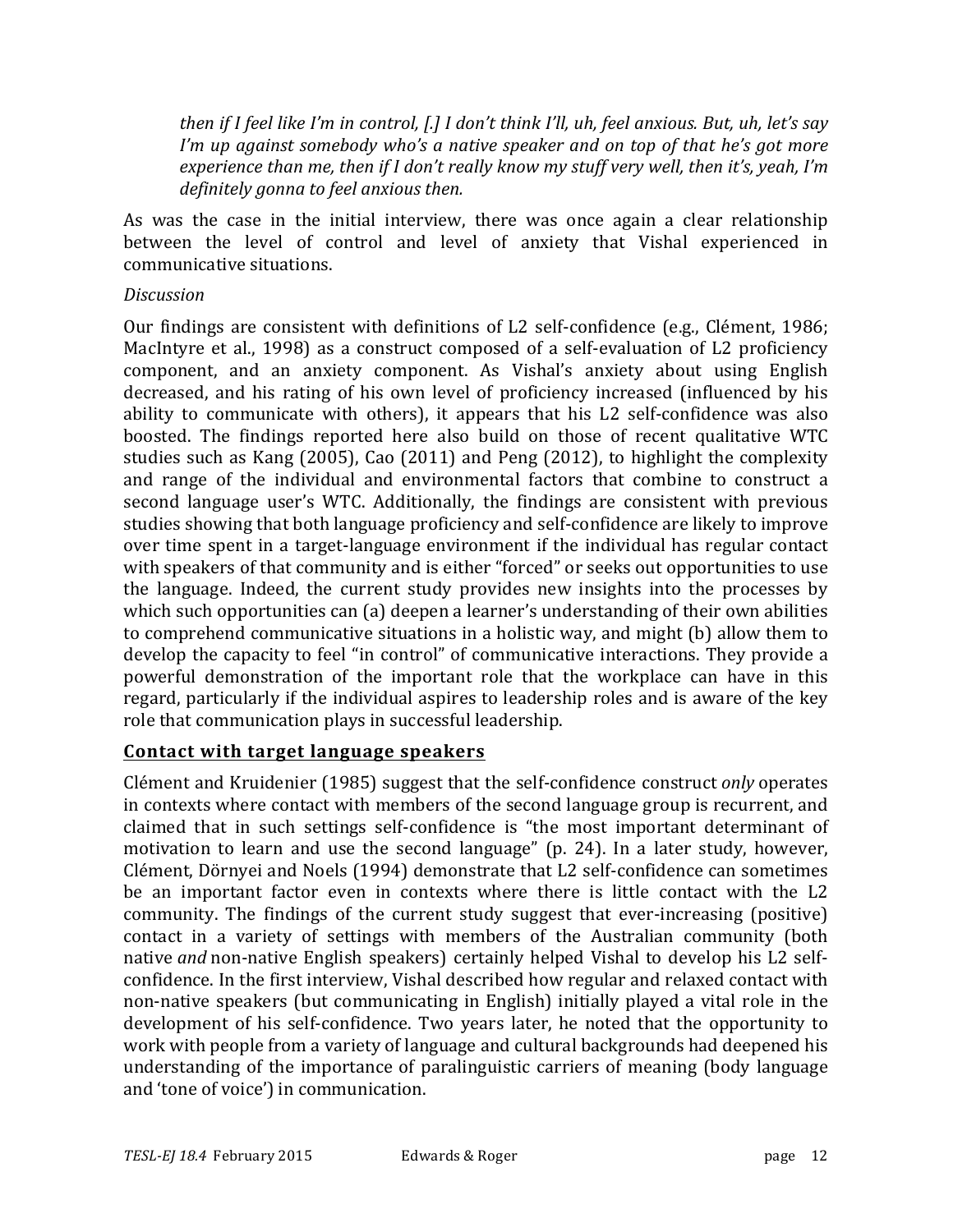Cao's (2011) results show some interesting parallels to Vishal's case. In Cao's study, the identity of the interlocutor seemed to have a considerable impact on the EAP students' WTC, and these participants mentioned their enjoyment of learning about different cultures by talking to foreigners, just as Vishal did. However, the EAP students were generally not keen to converse with interlocutors from their own countries, perhaps showing their determination to seek out new experiences and language practice by conversing with English native speakers in this learning context, New Zealand. Vishal was equally as determined, but benefited from interaction with both native and nonnative speakers in Australia.

Vishal initially felt more "relaxed" with his non-native English speaker housemates than with native English-speaking members of the  $L2$  community. As he indicated, he was more willing to communicate with them, which helped initially to develop his L2 selfconfidence. MacIntyre, Baker, Clément, and Conrad (2001) also note that when interacting with friends, learners are likely to feel less anxious and more self-confident, which in turn makes them more willing to communicate. Their study showed that the more social support learners have from friends, the more willing to communicate they will be outside the classroom. The existence of such support for Vishal appears to have been a key factor in determining his future L2 self-confidence and success. And like the participants in Clément's (1986) study, Vishal had himself chosen the "language context" (Australia, in his case) as a place to live and study. He had to use English every day while studying for his PhD and socialising, but received no formal English instruction at that time. Clément (1986) concludes that in such a context, frequent contact with members of the L2 community in everyday life and the resulting L2 self-confidence can increase L2 proficiency more than any other factors.

## From listening comprehension to holistic comprehension

One idea that has received limited attention in the L2 self-confidence literature is the role that *listening* plays. When L2 self-confidence is examined as part of the willingness to communicate construct, it is generally discussed in terms of a willingness to initiate a spoken interaction; the importance of being able to comprehend the contributions of others is somewhat overlooked. Engaging in communication, however, entails engaging in a co-constructed event where confidence in one's ability to convey meaning is only part of the process. The lack of confidence in understanding the contributions of the other speaker(s) may also make an individual less likely to initiate communication or seek out opportunities to use the target language.

As reported above, Vishal attributed much of his low self-confidence upon arrival in Australia to his difficulties with an unfamiliar accent. In one of a series of studies focusing on learners' self-efficacy in listening, Graham (2011) investigates the role of learning strategies that specifically target listening skills. She makes the point that effective listening "depends on learners' self-efficacy for listening, on their confidence in their ability to make sense of the input to which they are exposed" (Graham, 2011, p. 113).

In the later interview, Vishal emphasised his realisation that comprehension was more than understanding accents and vocabulary, but involved an awareness of, and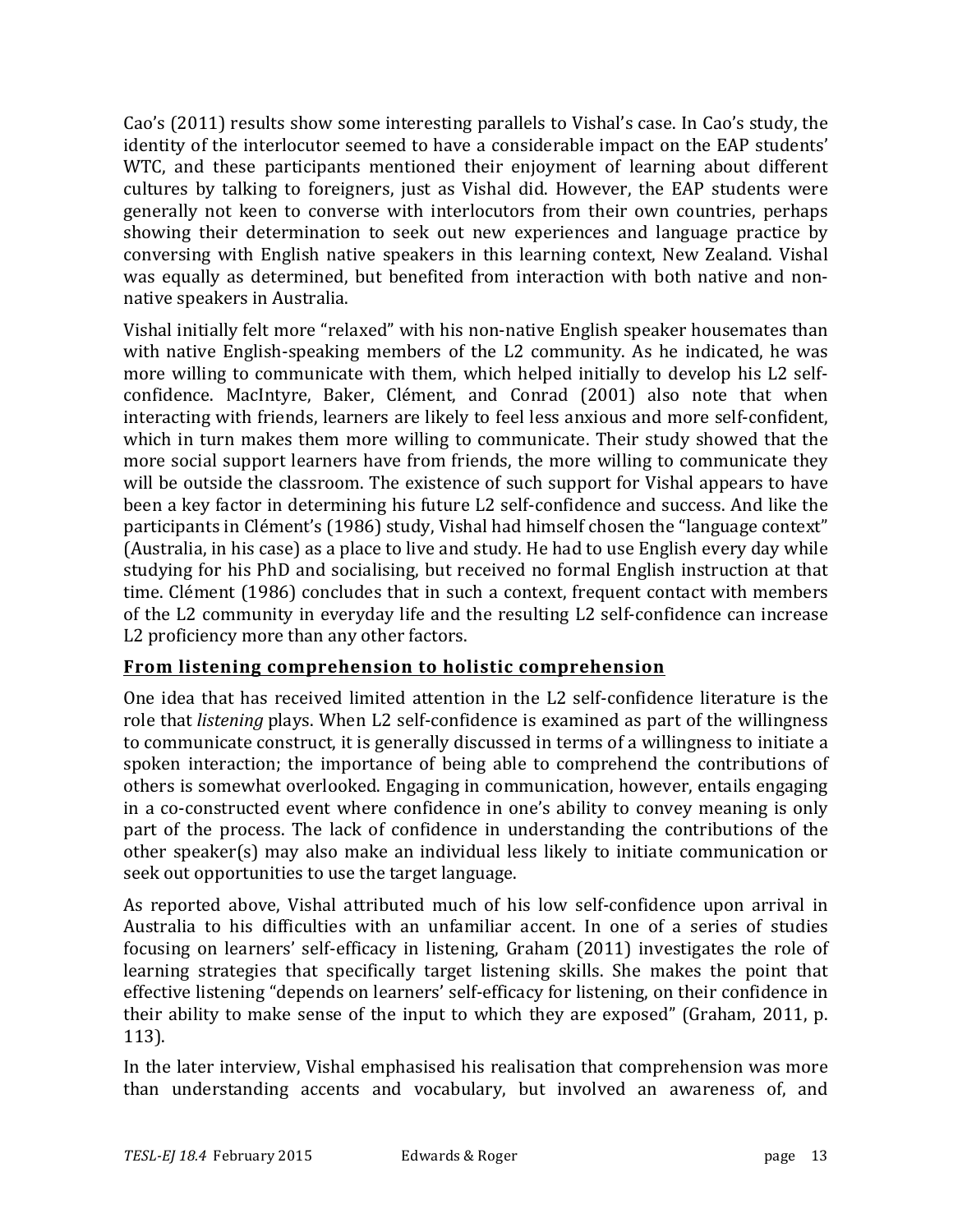sensitivity to, all carriers of meaning. In the two-year period between the interviews, his commentary shifted from a focus on listening comprehension to a more allencompassing view that we have termed "holistic comprehension." Holistic comprehension refers to a learner drawing not only on the linguistic elements of a communicative setting to understand the message, but also on all the carriers of meaning, including body language and facial expressions. MacIntyre et al. (1997) point out that comprehension is a public and "ego-involving" activity in that language learners will often feel self-conscious about admitting their comprehension difficulties and the need to interrupt the conversation to ask for clarification  $(p. 279)$ . In some settings, one can simply remain silent and pretend to understand, but in situations which require a response, this is not an option. The lack of self-confidence is likely to lead to avoidance of situations which require an engagement in communicative activities. At work, Vishal admitted taking a passive role in debates or discussions even when he felt he had knowledge to contribute to avoid the risk of losing the argument. His emerging willingness to communicate in such situations was probably aided by his capacity to interpret facial expressions, body language, and tone of voice. Evidence for this is his discussion of the importance of being able to defuse tense situations at the right moment, which obviously demands high-level holistic comprehension skills.

## **"Control" in communicative settings**

It is interesting that Vishal identified his experience tutoring a student as a milestone in the development of L2 self-confidence in English. He emphasised that he felt "in control" in this particular setting, which allowed him to feel increasingly confident. Looking at WTC from a situational perspective, Kang (2005) found that her participants' feelings of security were influenced by the topic, the interlocutor and the conversational context. These elements also seem to apply in the individual teaching setting in which Vishal found himself in the tutor's role. The topic (computer science) was one for which Vishal was the expert in relation to his student, and because there was only a single interlocutor (as opposed to a whole class) working with the aid of an interpreter also appears to have contributed to the sense of control that Vishal reports. Finally, the conversational context (i.e., a teaching session) necessarily constrained the structure and nature of the contributions of Vishal and his student, providing a high degree of predictability.

While a sense of control seems to have been an important factor in the development of Vishal's self-confidence in English, it is interesting that he deliberately chose to take himself out of the zone of control by taking a course in stand-up comedy. This venture required him to perform in front of a group of unfamiliar individuals and assume the full burden of making the conversation with this audience work, with likely responses being either laughter or silence. Seeking out theatrical training in the form of stand-up comedy to develop one's L2 self-confidence has a particular logic about it because as Spolin (1973) points out, the basic techniques of the theatre are the techniques of communication. Various forms of theatrical training have been used as part of second language programs to enhance fluency (Butt, 1998), as well as in the training of interpreters to manage stress (Bendazzoli, 2007) and reduce anxiety and improve selfconfidence levels (Cho & Roger, 2010) in learners. Vishal chose to pursue stand-up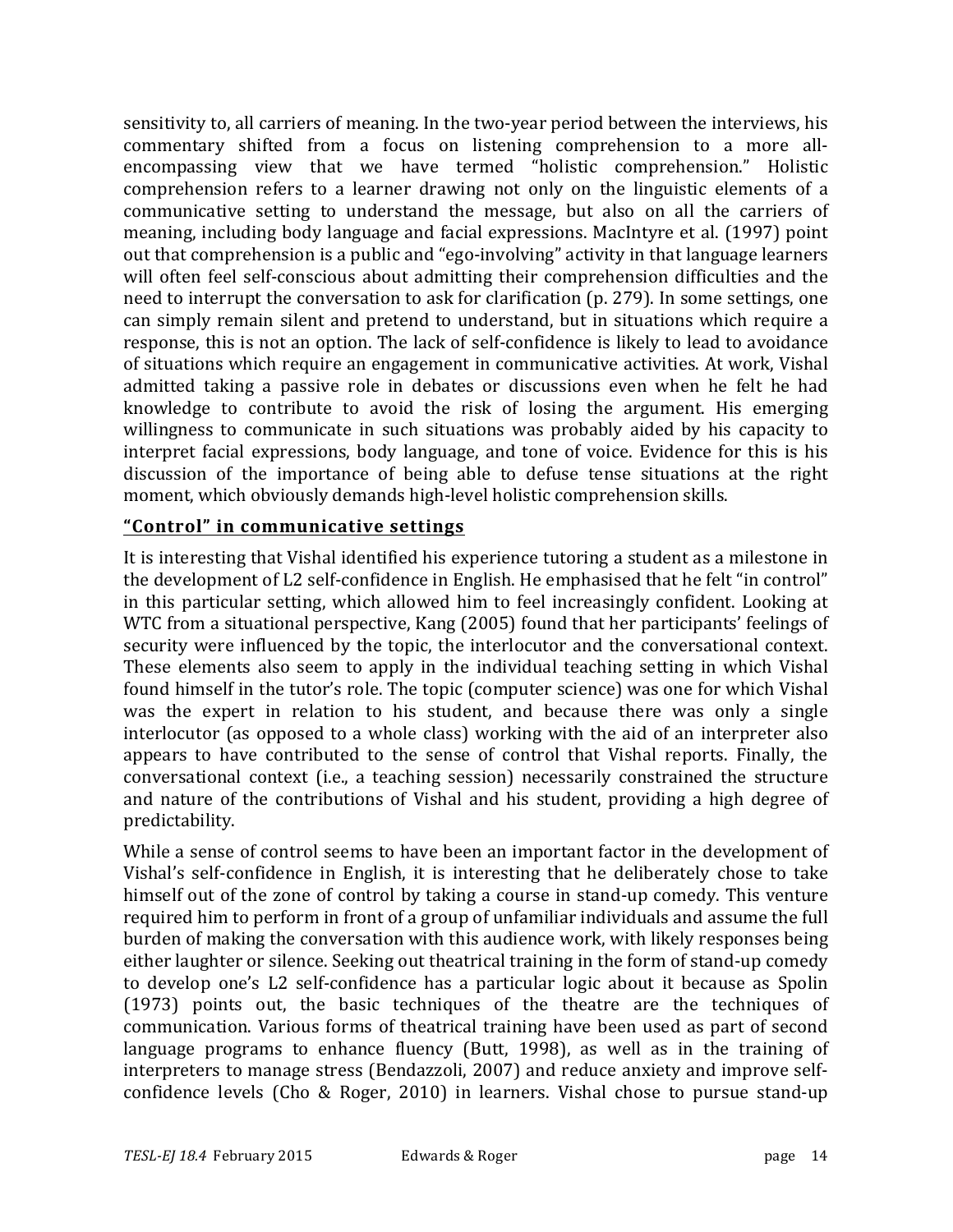comedy of his own volition, rather than being introduced to it as part of a language program or course. In addition, he made this choice at a point where his self-perceived L2 competence in his Australian environment (one component of self-confidence) had reached a healthy level, but where he still experienced anxiety communicating in front of groups of people. In this sense, it appears that he had completed the transition from "learner" to "user" of English, to the extent that such a distinction can meaningfully be drawn. His motivation to increase self-confidence in public settings was thus perhaps analogous to that experienced by first language speakers of the language and could be seen as an effort to gain control of a high-risk form of communication.

Attempting to master the art of stand-up comedy in one's second language could be seen as a marker of advanced levels of linguistic self-confidence. Our second interview with Vishal, however, revealed that it was just one step along the way to achieving the levels of control that he deemed central to his career goals. His references to skillful uses of humour that he had observed among his colleagues illustrate some unexpected links between stand-up comedy and the general seriousness of workplace communication. While challenging himself to demonstrate expertise in the realm of technical communication by volunteering to offer lunchtime presentations, he also seemed to recognise the great importance of relational dimensions of communicative interactions at work. Both are essential, in his eyes, for the kinds of leadership positions to which he aspires. Although he reported on-going gains in these areas, he continued to seek out opportunities to challenge himself and develop further.

## *Implications for Practice*

In the spirit of the good language learner studies originally sparked by the work of Rubin (1975), Griffiths (2008) reminds us that "Good language learners have much to teach us..." (p. 6). There are several important practical implications of the current research that are likely to be of relevance to language learners and teachers in many contexts.

## **Linguistic confidence as a developmental process**

Perhaps most importantly, learners should be aware that developing self-confidence in a second language is a process that will probably continue over many years as one accumulates communicative experience. Our follow-up interview with Vishal indicates that although he has achieved generally high levels of L2 self-confidence, the workplace domain remains an area of challenge for his self-confidence in English. This may in part be due to his aspirations to leadership positions at work and a realisation of the role that communication plays in determining the success or failure of leaders in organisational settings. This illustrates that even advanced learners who achieve very high scores on language proficiency tests (as Vishal has) might not be equally confident linguistically in all domains. Learners at lower levels of proficiency can therefore take comfort from the fact that they are not alone in experiencing moments where their self-confidence is shaken. By continuing to seek out challenging opportunities that take them out of their comfort zones, our study of Vishal demonstrates that learners can continue to make gains in confidence long after very high levels of proficiency have already been reached.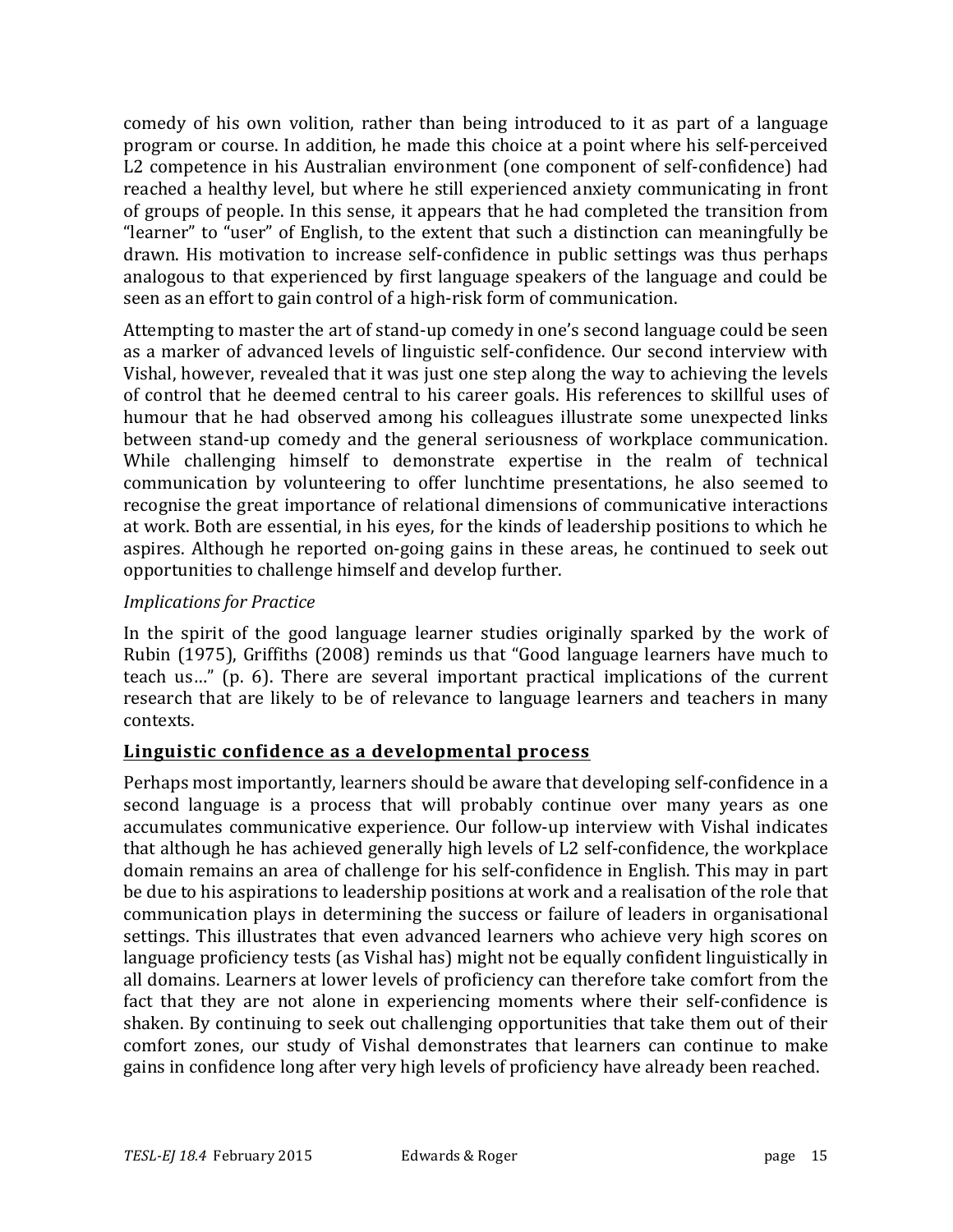## **Holistic comprehension skills**

Vishal's experience also highlights the significance of listening comprehension in developing L2 self-confidence. Most language teachers are no doubt aware of the benefits of using authentic texts and developing strategies in the classroom (e.g., prelistening strategies such as predicting and activating schemata, as well as listening for gist and key words during the interaction). Many teachers, however, may not make the link between listening comprehension and L2 self-confidence. Vishal's experience shows us that skills in following English spoken with many different accents can bolster one's confidence, and language learners can therefore benefit from practice with fellow learners both in and out of the classroom. In addition, developing a sensitivity to other carriers of meaning (e.g., prosody, body language and gesture) can help to maximise comprehension and (by extension) L2 self-confidence.

## **Achieving control**

This study has shown that having "control" over a language situation helps learners to gain confidence, which can in turn boost their motivation and consequently their language proficiency. This suggests that teachers could facilitate the development of L2 self-confidence by handing over control to learners on a regular basis in the classroom, (e.g., asking students to prepare and give presentations on topics in which they have expertise). Promoting peer teaching and focusing on individual learner strengths are further possible techniques. In both interviews, Vishal identified the key role that communication with non-native speakers of English (e.g., friends, housemates and coworkers) has played in the development of his linguistic self-confidence. This finding has implications for learners who believe that only communication with native speakers of the target language will assist them in achieving their goals.

## **Becoming part of the wider community**

Finally, an important point raised by Pae (2008), which is reflected in the results of this study, is that a language learner needs to feel part of a community and interact successfully with its members in order to fully develop their L2 self-confidence. In a second language context, this sense of community can be achieved by encouraging learners to join clubs, take part in organised social activities, or find a part-time job which requires them to use the target language for authentic communication. Again, the knowledge that misunderstandings and moments of embarrassment are part of the process of achieving control and confidence in various communicative interactions may help learners prepare to move outside their comfort zones. Normalising these experiences may help to reduce the anxiety associated with them so that learners do not respond by avoiding communicative encounters in their target language.

## *Limitations*

As this is the study of one language learner, it is not possible to generalise from our findings. These findings do, however, highlight the complex relationships between L2 self-confidence and a range of other factors. In addition, the participant could be considered an advantaged language learner, since he benefited from a bilingual education in Mauritius, followed by an English-medium university education in both Singapore and Australia. This background allowed him to attain a level of proficiency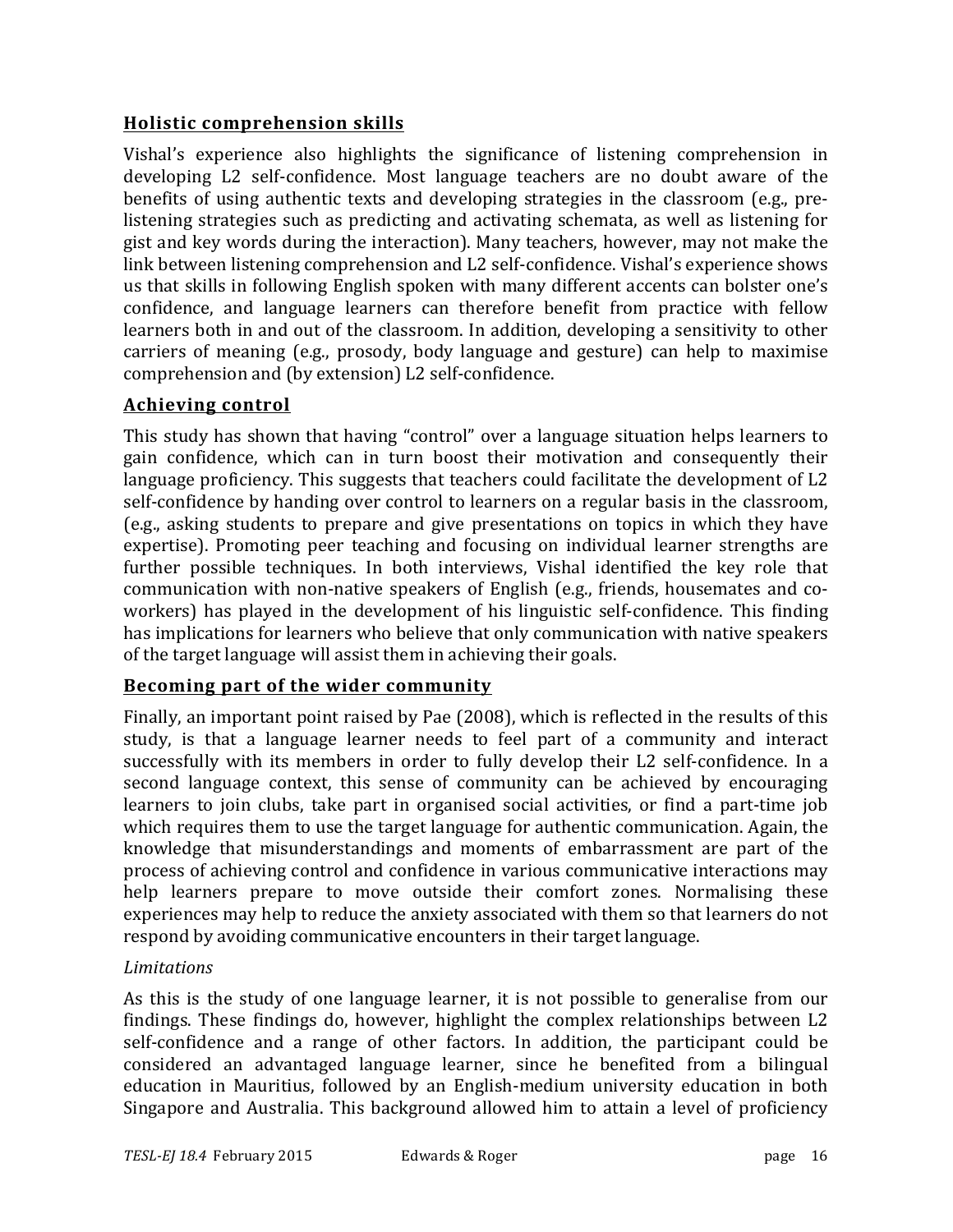that few language learners are able to, which in turn would have helped to increase his L2 self-confidence. Nevertheless, a growing number of ESL learners from around the world are choosing Australia for their university education and often remain in the country afterwards to work. In this way, Vishal's experiences are similar to the experiences of these international students.

Additionally, our study relies on the participant's recollections of his affective responses to various situations, and it is possible that some fading of the affective memories could influence the accuracy of these retrospective accounts. The interview questions were designed to elicit narratives that target this particular dimension. However, it is possible that other factors explaining Vishal's developing L2 self-confidence and proficiency may have been overlooked in this study. For instance, a full exploration of his motivation (including the notion of integrativeness and an exploration of his feelings towards Australian people and culture) was not undertaken for the purposes of this study, although some elements of motivation did emerge naturally in the course of the interview. In this sense, Dörnyei (2005) describes integrativeness (including contemporary reconceptualisations of the construct) as one of the most important factors determining effort and choices made by the learner.

#### *Conclusion*

This study explored the experiences of one learner by describing part of his language learning journey and his perceptions of the development of his L2 self-confidence since his arrival in Australia. We will now summarise the results in relation to our two research questions. The first research question asked how the cognitive and affective components of L2 self-confidence (i.e., perceived L2 proficiency and anxiety) interact on a day-to-day basis as the individual engages in communication with others in the target language community. Figure 3 provides a summary of the way in which this has occurred in the journey of our participant: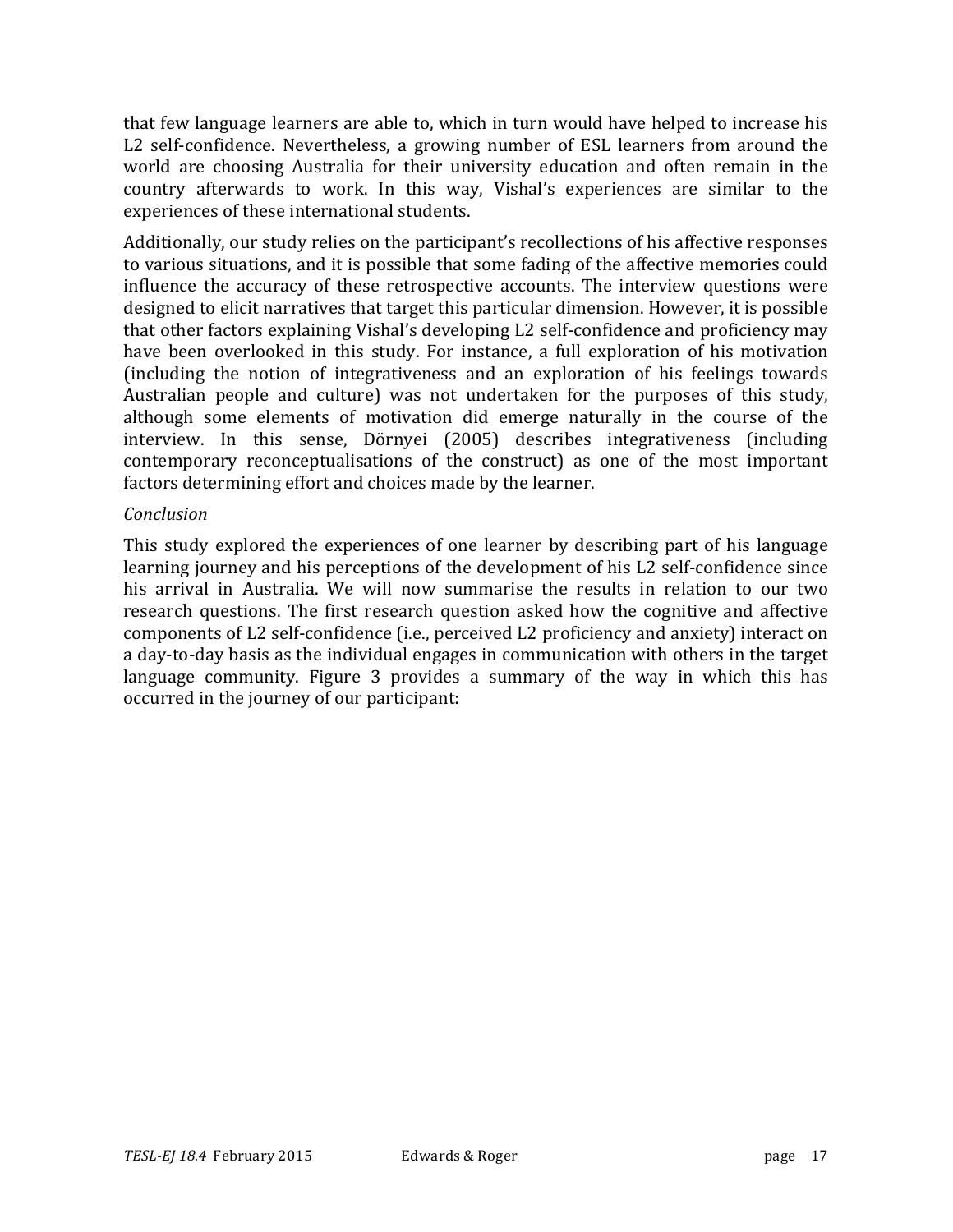

*Figure* 3. Key factors affecting Vishal's developing L2 self-confidence

It is clear that there is a complex network of factors determining and influencing L2 selfconfidence. Clément et al. (1994) explained that L2 proficiency is both directly and indirectly affected by L2 self-confidence "through the students' attitude toward and effort expended on learning English" (p. 441). Increased linguistic self-confidence therefore often helps to improve language proficiency. In turn, improved linguistic competence will often result in higher self-confidence in the language. It is likely that higher L2 self-confidence will mean a learner also has more WTC. MacIntyre et al.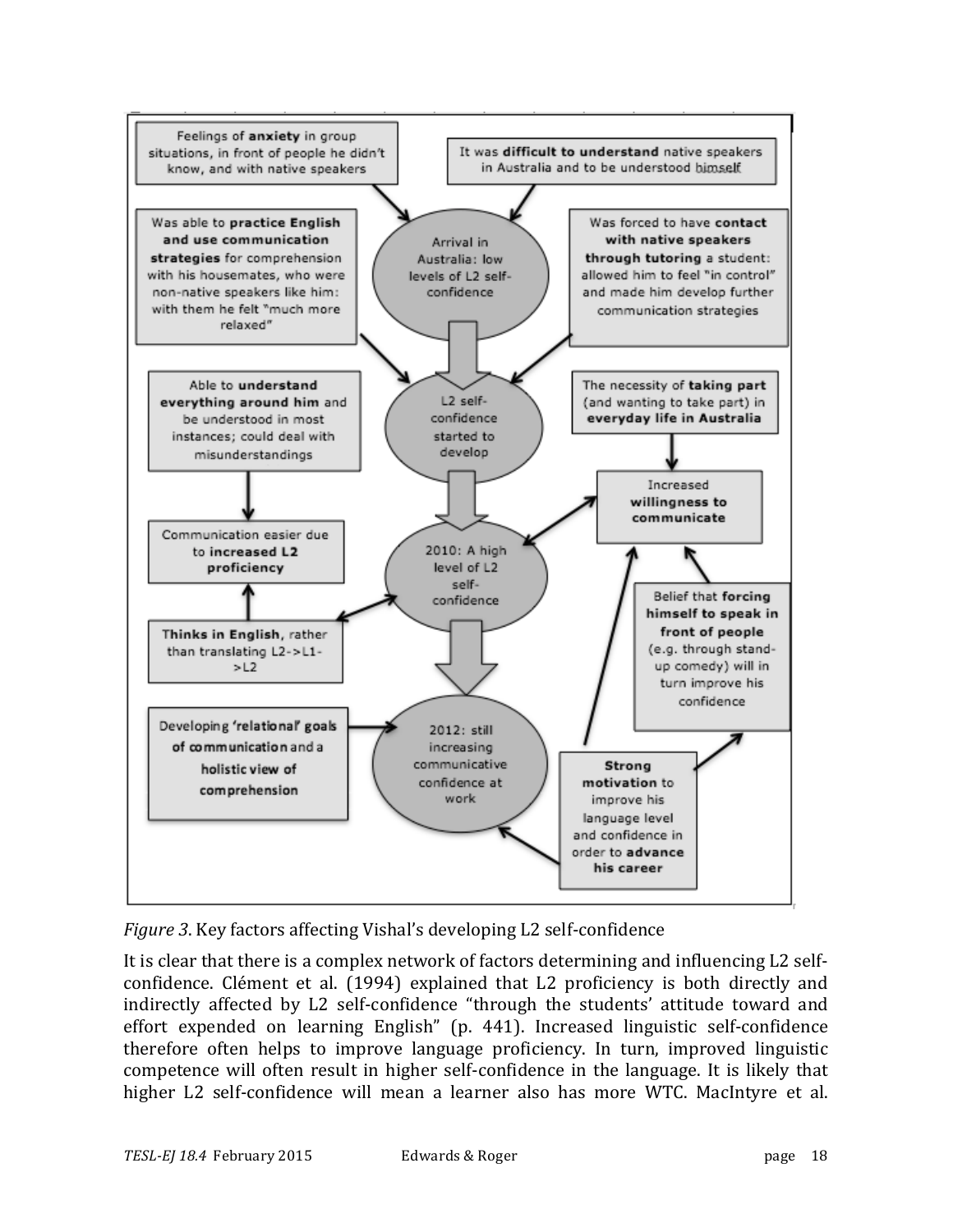(2001) proposed that as long as WTC results in more opportunities to practice the L2 authentically (as it should do), "one would expect it to facilitate the language learning process" (p. 382). While the WTC model of McIntyre et al. (1998) includes both state communicative self-confidence and L2 self-confidence as variables (antecedents, in effect) influencing willingness to communicate, it is clear that increased  $L2$  selfconfidence also follows from increased WTC. As our study illustrates, greater WTC means greater willingness to practice, leading to proficiency gains that in turn enhance L2 self-confidence. Therefore, L2 proficiency, self-confidence and WTC can be expressed as having a cyclical interaction, as shown in Figure 4. Vishal's account of his language journey since arriving in Australia is consistent with this cyclical relationship, and puts a "human face" on the interaction between these concepts as described in the literature. The findings of this study are significant for second language acquisition researchers as well as second language teachers, who play an important role in building their learners' self-confidence and willingness to communicate, both inside and outside the classroom.



## *Figure* 4. Cyclic interaction among constructs

Our second research question asked what social processes underpin the development of L2 self-confidence as the learner's proficiency reaches more advanced levels. This study illustrates that an individual may still perceive the need to continue addressing the anxiety component of self-confidence even after they have reached very high levels of L2 proficiency. Both Vishal's reports of his own recent communicative experiences in the workplace and his high IELTS score are testament to his achievement of very high proficiency levels, but this does not mean that all anxiety evaporates. L2 self-confidence (and thus willingness to communicate) can therefore continue to develop even after L2 proficiency is taken out of the equation. Through stand-up comedy and presentations for his colleagues in the workplace, Vishal had put himself in performance situations where he was forced to display a high willingness to communicate in front of an audience, with the express goal of improving his linguistic self-confidence more generally. His L2 self-confidence journey since arriving in Australia was characterised by decisions to seek control in increasingly "high risk" communicative contexts, which he linked to the prospects of career advancement in his adopted country. It will therefore be beneficial for teachers of advanced or near-native proficiency second language learners to continue encouraging their learners to seek out such high risk contexts in which to communicate or perform, as this may help them develop their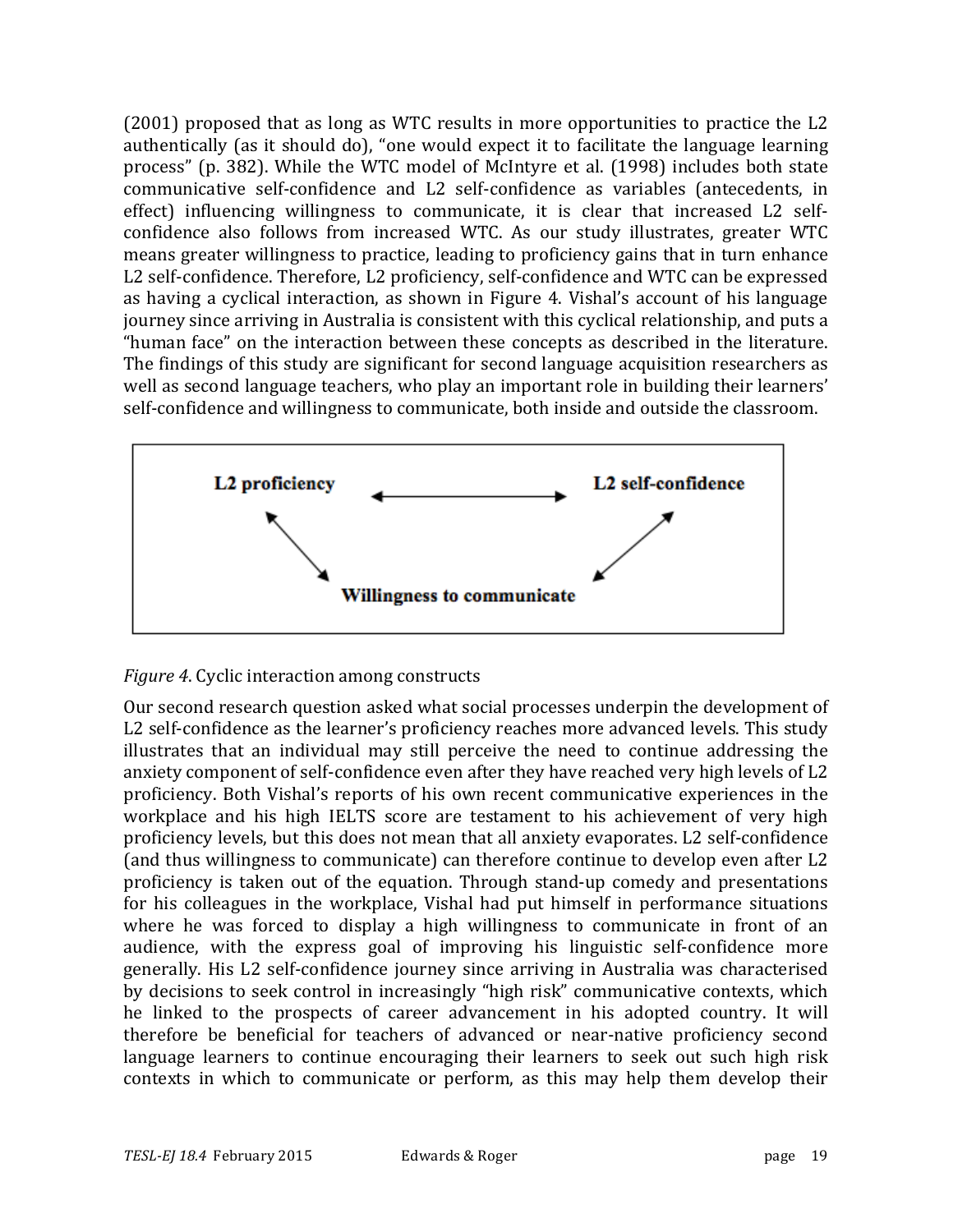linguistic self-confidence and achieve life or career goals in their second language context.

#### *Future Research*

Our study has provided an overview of the development of L2 self-confidence in a language learner over a period of several years. Follow-up research could take an ecological approach to focus on the more dynamic and situation-specific elements of self-confidence. Such a study would parallel and complement the work of Cao (2011) and Peng (2012) on the dynamic elements of the closely-related WTC construct. MacIntyre  $(2007)$  suggests that focusing on the moment-to-moment processes that can either lead to or prevent action will be useful in our understanding of the factors that govern whether or not communication takes place at a given moment in a given situation. Such research will enhance our understanding of the way in which state selfconfidence plays a role in the development of more enduring forms of L2 self-confidence that have been explored in the current study.

#### *Acknowledgements*

The authors would like to express their gratitude to the participant whose languagelearning journey is reported in this paper. They also wish to thank the anonymous reviewers for their constructive feedback on earlier versions of the manuscript.

#### **About the Authors**

**Emily Edwards** completed a Master of Applied Linguistics (TESOL) at Macquarie University in 2011, and is now studying a PhD in Education at the University of New South Wales. She also works as an Academic English teacher in Sydney, and has previously taught in Slovakia, Germany, the UK and Japan. Emily's research interests include motivation, teacher cognition and Assessment for Learning, and her PhD research focuses on the impact of action research on English language teachers in Australia.

**Peter Roger** is a Senior Lecturer in the Department of Linguistics at Macquarie University, Sydney. His teaching and research interests span several areas of Linguistics, including individual differences in second language acquisition, language and globalisation, aphasia and bilingualism, and medical communication. He is the co-author (with Sally Candlin) of *Communication and Professional Relationships in Healthcare Practice* (published by Equinox in 2013).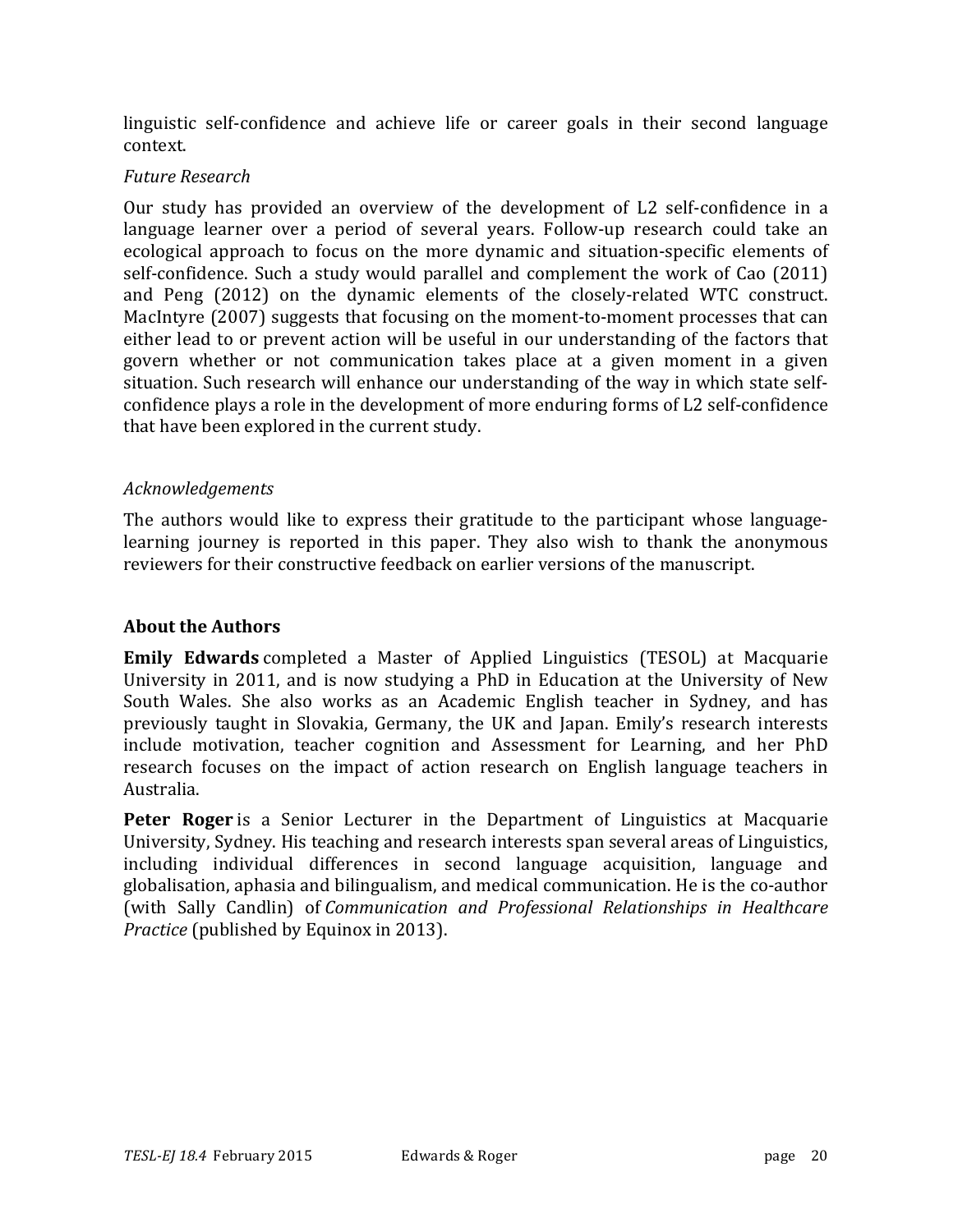## **References**

Bendazzoli, C. (2007, April). *Can trainee interpreters' performance be improved through theatrical training?* Paper presented at the Critical Link 5 Conference, Sydney, Australia.

Butt, R. (1998). Improvisation and language acquisition: Actor training as a tool to enhance fluency. *College ESL, 8*(2), 58-63.

Cao, Y.  $(2011)$ . Investigating situational willingness to communicate within second language classrooms from an ecological perspective.*System* 39, 468-479.

Cho, J., & Roger, P. (2010). Improving interpreting performance through theatrical training. *The Interpreter and Translator Trainer, 4*(2), 151-171.

Clément, R. (1980). Ethnicity, contact and communicative competence in a second language. In H. Giles, W. P. Robinson, and P. Smith (Eds.), *Language: Social psychological perspectives* (pp. 147-154). Oxford: Pergamon Press.

Clément, R. (1986). Second language proficiency and acculturation: An investigation of the effects of language status and individual characteristics. *Journal of Language and Social Psychology, 5*, 271-290.

Clément, R., Dörnyei, Z., & Noels, K. (1994). Motivation, self-confidence and group cohesion in the foreign language classroom. *Language Learning*, 44(3), 417-448.

Clement, R., Gardner, R.C., & Smythe, P.C. (1980). Social and individual factors in second language acquisition. *Canadian Journal of Behavioural Sciences/Revue canadienne des sciences du comportement, 12*(4), 293-302.

Clément, R., & Kruidenier, B. (1983). Orientations in second language acquisition: I. The effects of ethnicity, milieu and target language on their emergence. *Language Learning*, *33*, 273-291.

Clément, R.,& Kruidenier, B. (1985). Aptitude, attitude and motivation in second language proficiency: a test of Clément's model. *Journal of Language and Social Psychology, 4*,21-38.

Dörnyei, Z. (2005). *The psychology of the language learner: Individual differences in second language acquisition*. Mahwah, NJ: Lawrence Erlbaum.

Dörnyei, Z., & Ottó, I. (1998). Motivation in action: A process model of L2 motivation. *Working Papers in Applied Linguistics (Thames Valley University, London), 4*, 43–69.

Ellis, R. (2008). *The study of second language acquisition.* (2nd ed). Oxford: Oxford University Press.

Gardner, R.C., Moorcroft, R., & Metford, J. (1989). Second language learning in an immersion programme: Factors influencing acquisition and retention. *Journal of Language and Social Psychology, 8*(5), 287-305.

Graham, S. (2011). Self-efficacy and academic listening. *Journal of English for Academic Purposes, 10*, 113-117.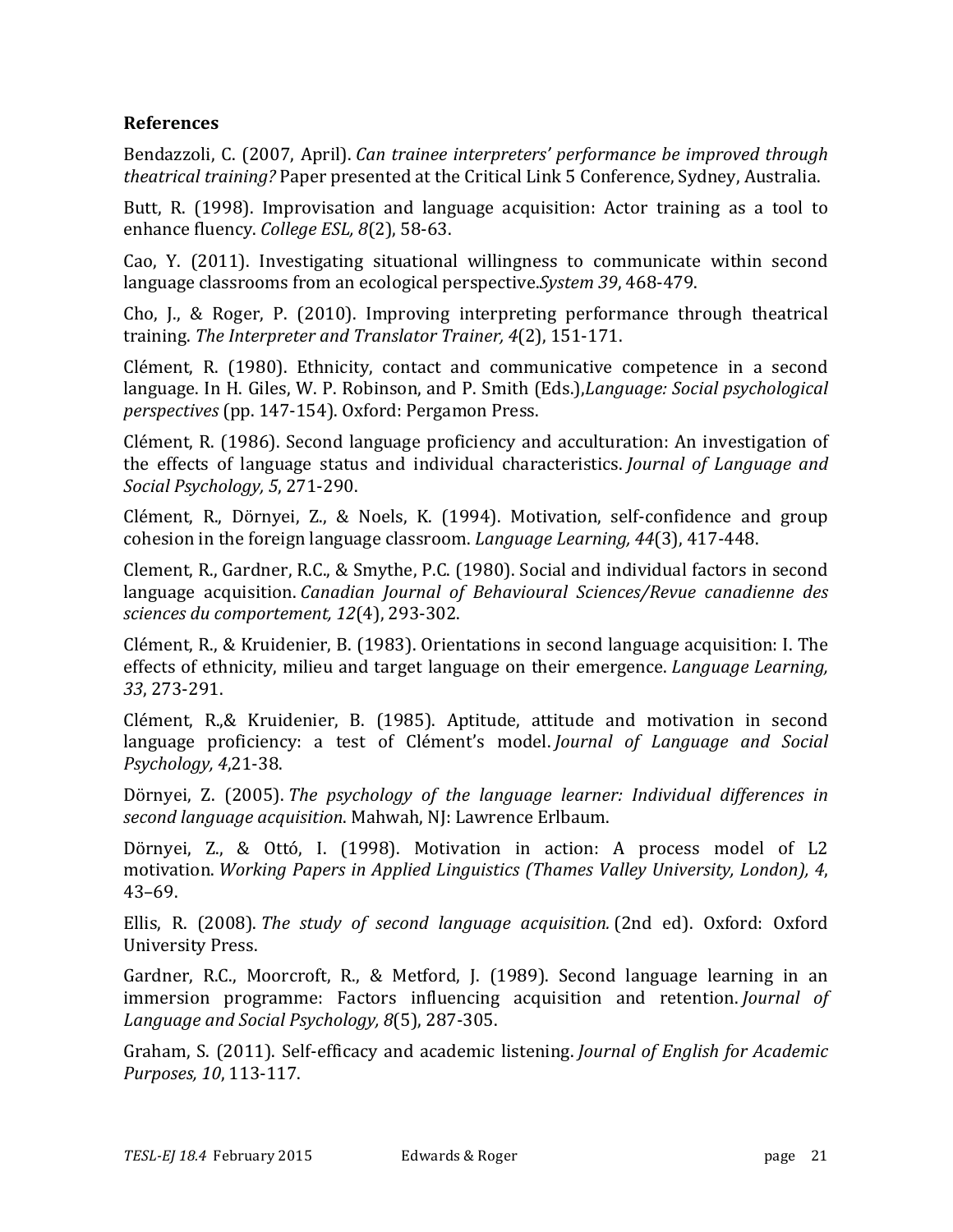Griffiths, C. (2008). Editor's overview. In C. Griffiths (Ed.), *Lessons from good language* Learners (pp. 1-6). Cambridge: Cambridge University Press.

IELTS (2011). IELTS band scores. Retrieved February 9, 2012, from http://www.ielts.org/institutions/test\_format\_and\_results/ielts\_band\_scores.aspx

Kang, S.-J. (2005). Dynamic emergence of situational willingness to communicate in a second language. *System*, 33, 277-292.

MacIntyre, P.  $(2007)$ . Willingness to communicate in the second language: Understanding the decision to speak as a volitional process.*Modern Language Journal*, *91*, 564-576.

MacIntyre, P., Baker, S., Clément, R., & Conrad, S. (2001). Willingness to communicate, social support, and language learning orientation of immersion students. *Studies in Second Language Acquisition, 23*, 369-388.

MacIntyre, P., Clément, R., Dörnyei, Z., & Noels, K. (1998). Conceptualising willingness to communicate in a L2: a situational model of L2 confidence and affiliation. Modern *Language Journal, 82* (4), 545-562.

MacIntyre, P., Noels, K., & Clément, R. (1997). Biases in self-ratings of second language proficiency: The role of language anxiety. *Language Learning*, 47(2), 265-287.

Noels, K., Pon, G., & Clément, R. (1996). Language, identity and adjustment: The role of linguistic self-confidence in the acculturation process. *Journal of Language and Social Psychology, 15*(3), 246-264.

Norton, B. (1997). Language, identity and the ownership of English. *TESOL Quarterly*, *31*(3), 409-429.

Norton, B. (2000). *Identity and language learning: Gender, ethnicity and educational change*. New York: Longman.

Pae, T.I. (2008). Second language orientation and self-determination theory: A structure analysis of the factors affecting second language achievement. *Journal of Language and Social Psychology, 27*(1), 5-27.

Peng, J. E.  $(2007)$ . Willingness to communicate in an L2 and integrative motivation among college students in an intensive English language program in China. *University of Sydney Papers in TESOL, 2*, 33-59.

Peng, J. E. (2012). Towards an ecological understanding of willingness to communicate in EFL classrooms in China. *System, 40,* 203-213.

Rubin, H. J., & Rubin, I. S. (2005). *Qualitative interviewing: The art of hearing data* (2nd ed.). Thousand Oaks, CA: Sage.

Rubin, J. (1975). What the "good language learner" can teach us. *TESOL Quarterly*, 9(1), 41-51.

Spolin, V. (1973). *Improvisation for the theater: A handbook of teaching and directing techniques*. Evanston, IL: Northwestern University Press.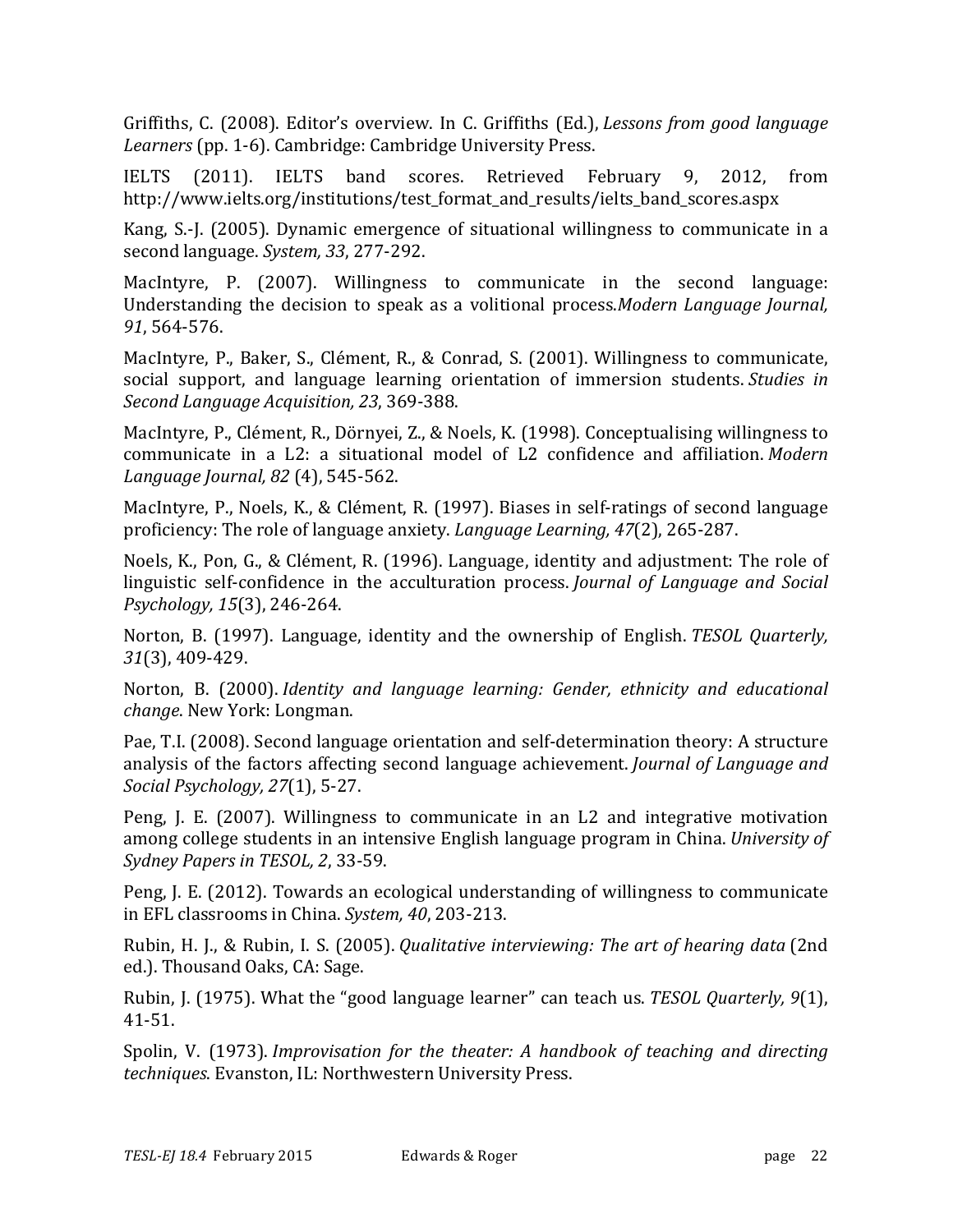Xu, J. (2011). Second language learners and their self-confidence in using English: A social constructive perspective. Asian EFL Journal, 13(3), 246-271.

Xu, J. (2012). Learner contribution to English language learning: Chinese research students' agency and their transitional experiences in Australia. *Higher Education Research & Development, 31*(4), 585-597.

Yashima, T. (2002). Willingness to communicate in a second language: the Japanese EFL context. *Modern Language Journal, 86*(1), 54-66.

Yashima, T. Zenuk-Nishide, L., & Shimizu, K. (2004). The influence of attitudes and affect on willingness to communicate and second language communication. *Language Learning, 54*(1), 199-152.